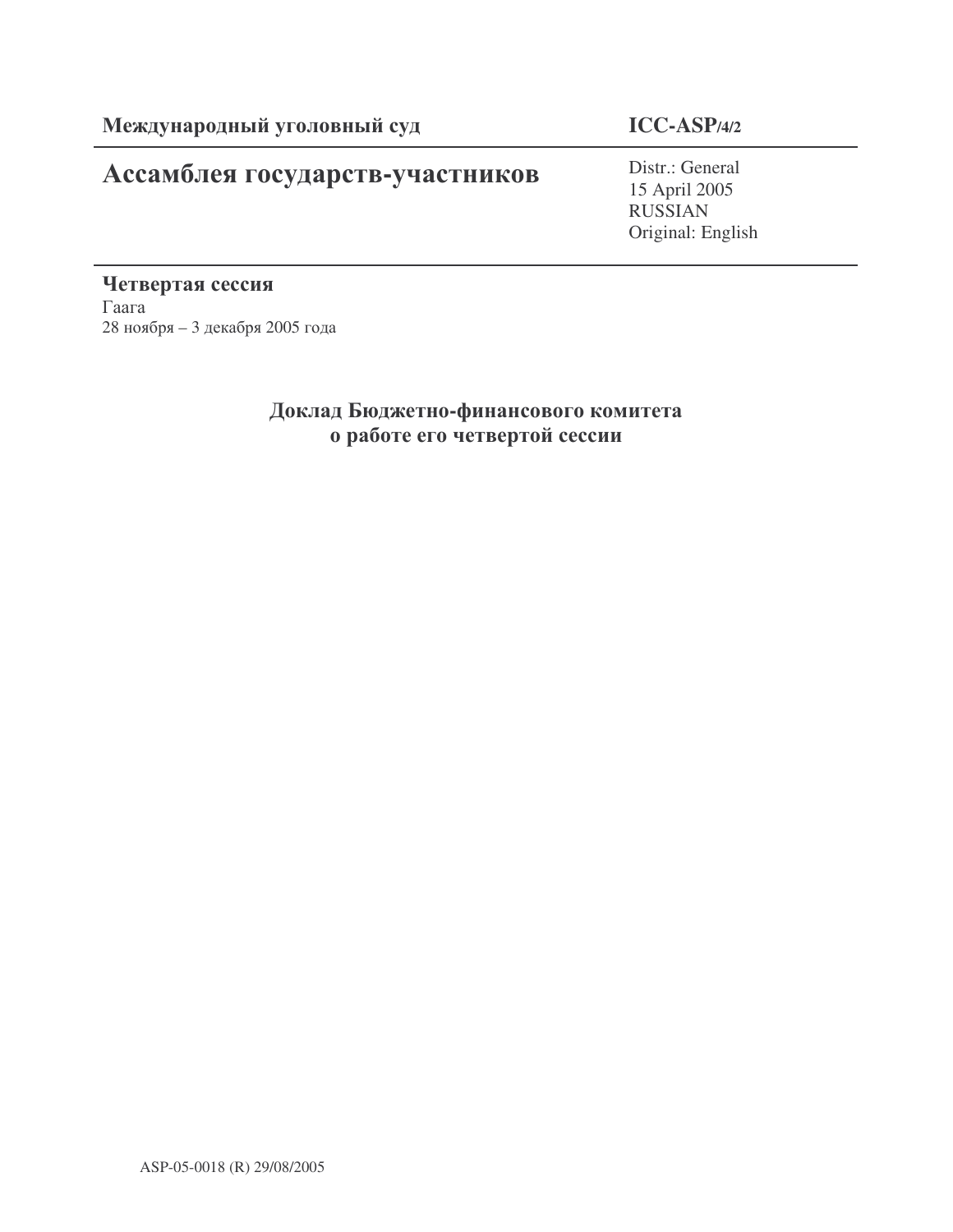## Содержание

| I.  |           |                                                               | Пункты    | Cmp.<br>4      |  |  |  |
|-----|-----------|---------------------------------------------------------------|-----------|----------------|--|--|--|
|     | A.        |                                                               | $1-6$     | 4              |  |  |  |
|     | <b>B.</b> |                                                               | 7         | 5              |  |  |  |
| II. |           | Рассмотрение<br>вопросов, включенных в повестку дня Комитета  |           | 5              |  |  |  |
|     | A.        |                                                               |           |                |  |  |  |
|     | <b>B.</b> |                                                               |           |                |  |  |  |
|     |           | 1.<br>Предварительный доклад о деятельности по программам     | $10 - 11$ | 6              |  |  |  |
|     |           | Пересмотренные допущения для бюджета по программам на<br>2.   | $12 - 14$ | 6              |  |  |  |
|     |           | 3.<br>Новейшая информация о подготовке проекта бюджета по     | $15 - 18$ | 7              |  |  |  |
|     |           | Секретариата Целевого фонда<br>Проект<br>бюджета<br>4.<br>ДЛЯ | 19-21     | 8              |  |  |  |
|     |           | 5.<br>Долгосрочные бюджетные последствия пенсий для выборных  | $22 - 25$ | $\overline{Q}$ |  |  |  |
|     | C.        |                                                               | 10        |                |  |  |  |
|     |           | 1.                                                            | $26 - 28$ | 10             |  |  |  |
|     |           | 2.                                                            | 29-31     | 11             |  |  |  |
|     |           | 3.<br>Технические характеристики для постоянных помещений     | 32-36     | 11             |  |  |  |
|     |           | 4.                                                            | 37-39     | 13             |  |  |  |
|     | D.        |                                                               |           | 13             |  |  |  |
|     |           | 1.                                                            | $40 - 42$ | 13             |  |  |  |
|     |           | 2.<br>Информационно-просветительская деятельность Суда        | 43-44     | 14             |  |  |  |
|     | Ε.        |                                                               | 45-46     | 15             |  |  |  |
|     | F.        |                                                               | $47 - 53$ | 15             |  |  |  |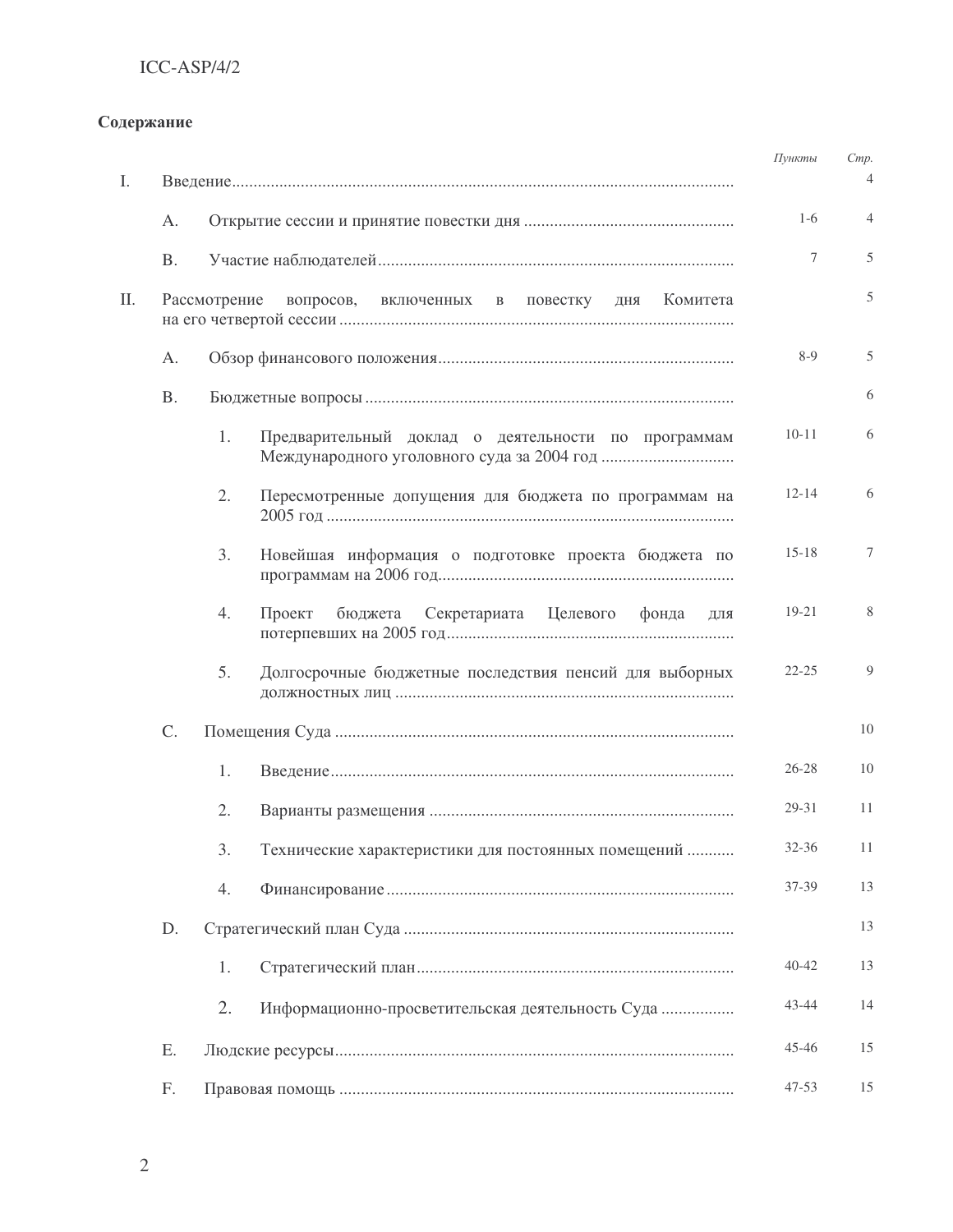|    |                                                                                      | Пункты | C <sub>mp</sub> . |
|----|--------------------------------------------------------------------------------------|--------|-------------------|
| G. |                                                                                      |        | 17                |
|    | Рационализация возможностей Суда в области<br>$\mathbf{1}$ .<br>письменного перевода | 54-55  | 17                |
|    | 2.                                                                                   | 56-57  | 18                |
| Н. |                                                                                      | 58-61  | 18                |
|    |                                                                                      |        | 19                |
|    |                                                                                      |        | 19                |
| H. |                                                                                      |        | 20                |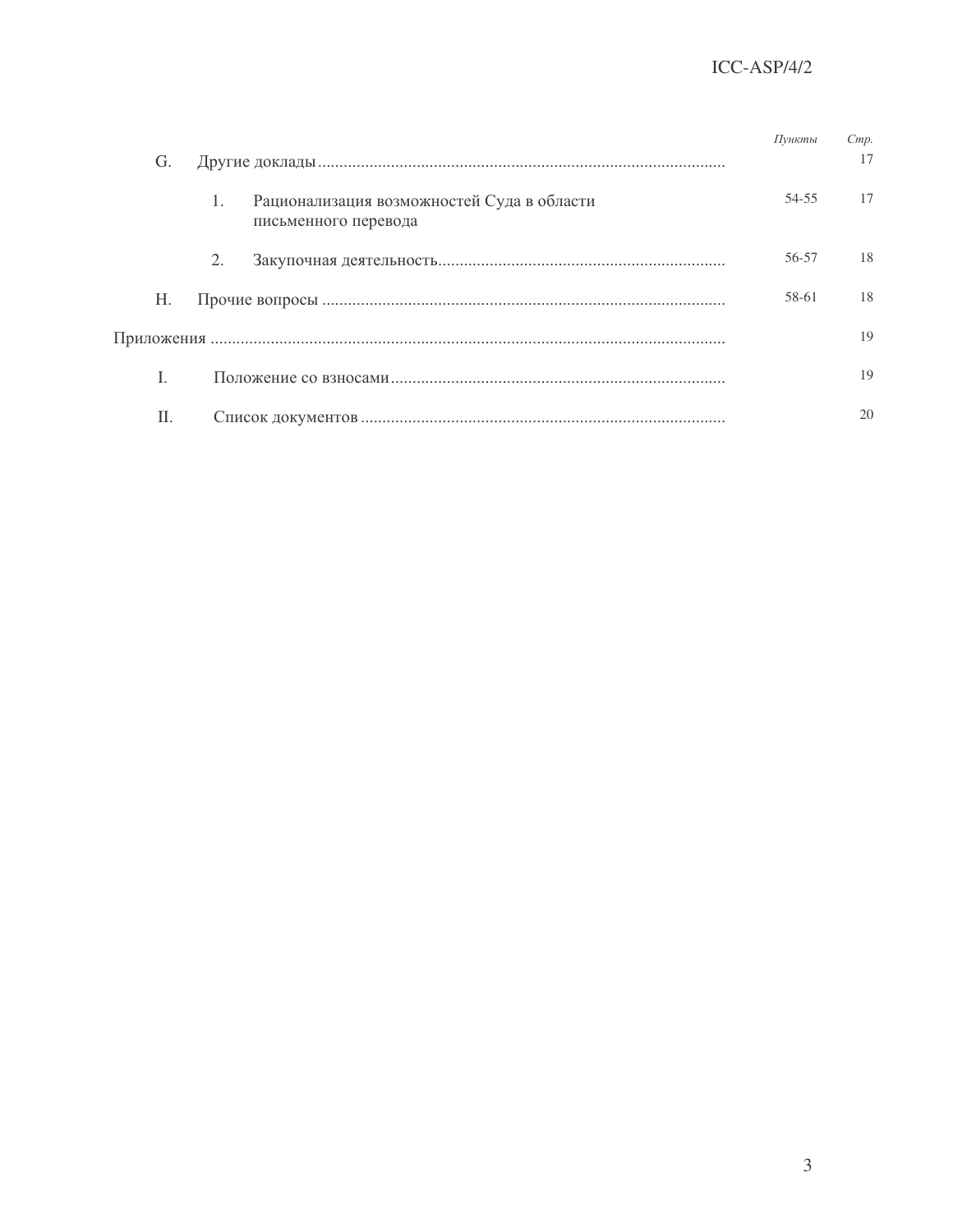### L. Введение

### $\mathbf{A}$ . Открытие сессии и принятие повестки дня

 $\mathbf{1}$ . Четвертая сессия Бюджетно-финансового комитета (Комитет) была созвана в соответствии с решением Ассамблеи государств-участников (Ассамблея), принятым на 6-ом пленарном заседании ее третьей сессии 10 сентября 2004 года. Комитет провел свою четвертую сессию, состоявшую из шести заседаний, 4-6 апреля 2005 года в местопребывании Суда в Гааге. На открытии сессии Председатель Суда г-н Филипп Кирш обратился к участникам с приветственным словом.

 $2.$ Сессия проходила под председательством г-на Карла Пашке (Германия). Функции заместителя Председателя выполнял г-н Джон Ф. С. Муванга (Уганда). Комитет назначил г-на Дэвида Даттона (Австралия) докладчиком сессии.

3. Секретариат Ассамблеи государств-участников (Секретариат) обеспечивал основное обслуживание Комитета, а его директор, г-н Медард Рвеламира, выступал в качестве Секретаря Комитета.

 $4.$ На своем 1-ом заседании Комитет принял следующую повестку дня, включив пункт 7 предварительной повестки дня (ICC-ASP/4/CBF.1/L.1) в пункт 6:

- 1. Открытие сессии
- 2. Принятие повестки дня
- 3. Участие наблюдателей
- 4. Организация работы
- 5. Помещения Суда
- 6. Доклад о Стратегическом плане Суда
- 7. Доклад о рационализации возможностей в области письменного перевода
- 8. Доклад о политике в области управления людскими ресурсами
- 9. Доклад о служебной аттестации персонала
- 10. Доклад о консультантах
- 11. Доклад о вариантах обеспечения адекватных защитников для обвиняемых
- 12. Доклад о закупочной деятельности
- 13. Краткое сообщение об исполнении бюджета на 2004 год
- 14. Пересмотренные допущения для бюджета по программам на 2005 год
- 15. Новейшая информация о процессе подготовки бюджета, касающегося проекта бюджета по программам на 2006 год
- 16. Обзор бюджета Секретариата Целевого фонда для потерпевших на 2005 год
- 17. Долгосрочные бюджетные последствия пенсий для выборных должностных лин
- 18. Утверждение доклада сессии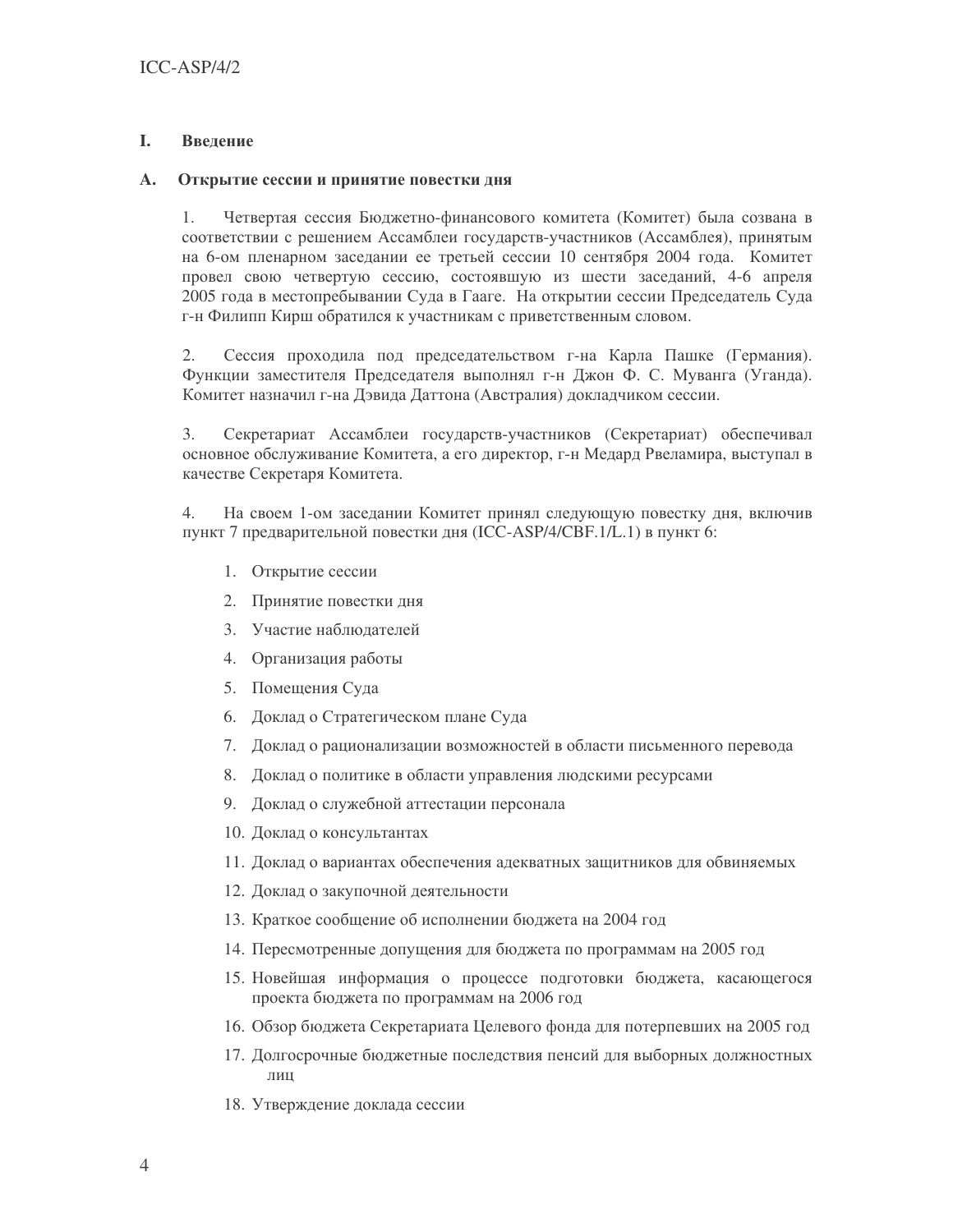- 19. Прочие вопросы
- 20. Закрытие сессии
- 5. В работе четвертой сессии Комитета участвовали следующие члены:
	- 1. Ламбер Да Кинджи (Бенин)
	- 2. Дэвид Даттон (Австралия)
	- 3. Эдуардо Гальярдо Апарисио (Боливия)
	- 4. Фаузи А. Гарайбе (Иордания)
	- 5. Мюн-чже Хан (Республика Корея)
	- 6. Питер Ловелл (Соединенное Королевство Великобритании и Северной Ирландии)
	- 7. Джон Ф. С. Муванга (Уганда)
	- 8. Карл Пашке (Германия)
	- 9. Елена Сопкова (Словакия)
	- 10. Инна Штейнбука (Латвия)
	- 11. Мишель-Этьен Тильманс (Бельгия)

Принять участие в заседаниях Комитета с целью представления докладов были 6. приглашены следующие органы Суда: Президиум, Канцелярия Прокурора и Секретариат.

### **B.** Участие наблюдателей

7. Комитет принял решение удовлетворить просьбу Коалиции в поддержку Международного уголовного суда о выступлении в Комитете.

### $\Pi$ . Рассмотрение вопросов, включенных в повестку дня Комитета на его третьей сессии

### $\mathbf{A}$ . Обзор финансового положения

Комитет рассмотрел положение со взносами по состоянию на 5 апреля 8. 2005 года. Он отметил, что общая сумма невыплаченных взносов за финансовый период 2002-2003 годов составляет 1 152 105 евро, а общая сумма за период 2004 года - 4 683 966 евро. Он также отметил тревожную тенденцию в области выплаты взносов в 2005 году, поскольку к настоящему времени было получено только 50 % взносов по сравнению с почти 55 % в то же время в 2004 году. Комитет выразил озабоченность в связи с тем, что, таким образом, только 21 государствоучастник выплатило полностью свои взносы за 2005 год, при этом сумма невыплаченных взносов за 2005 год составляет 33 472 000 евро.

9. Комитет также выразил озабоченность в связи с тем, что 11 государствучастников еще не выплатили взносов ни за какой финансовый период. Он отметил, что Ассамблея просила свой Секретариат направить письма государствамучастникам о том, что они могут утратить свое право голоса в соответствии с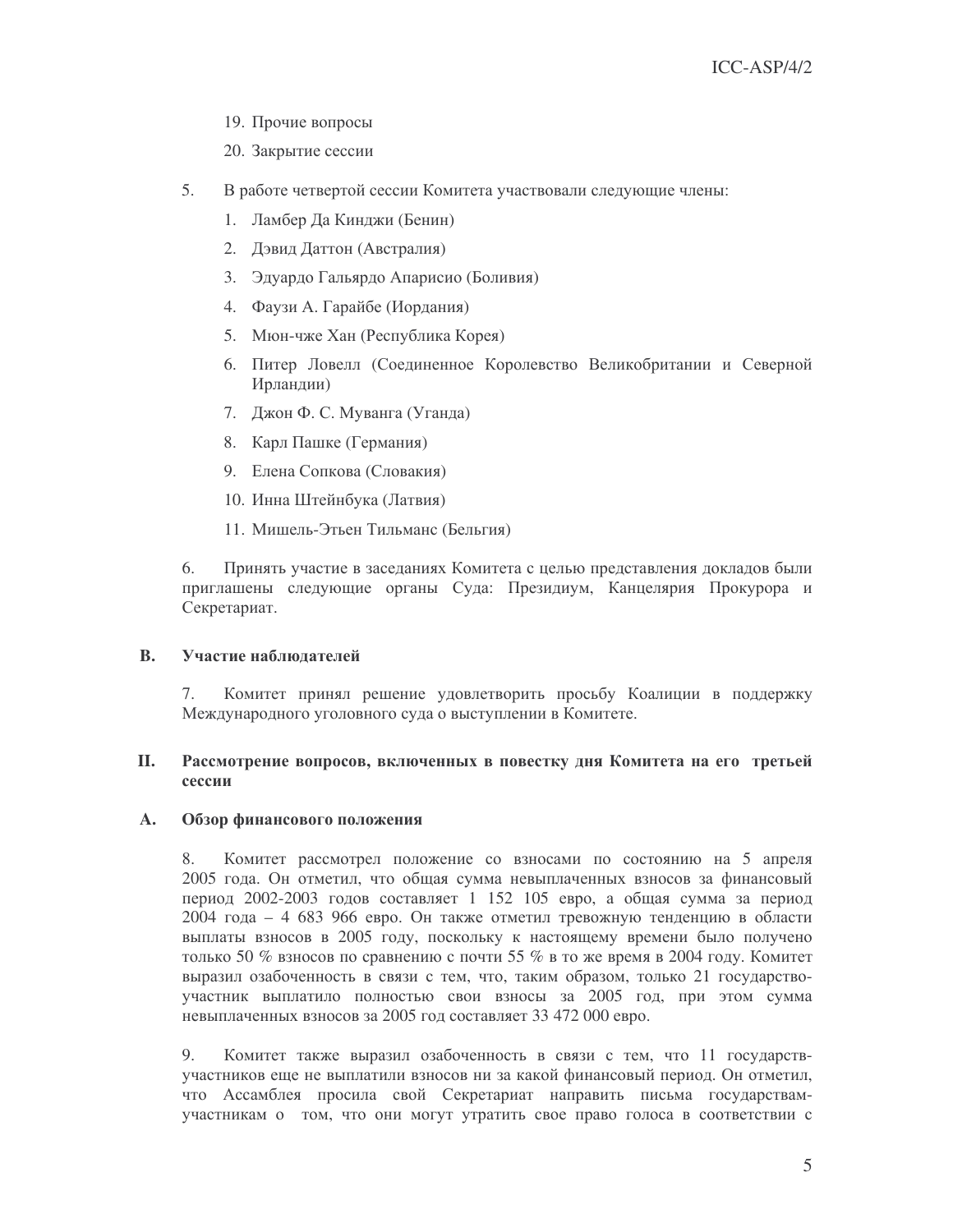пунктом 8 статьи 112 Римского статута. Комитет рекомендует Ассамблее просить Секретариат информировать государства-участники в январе каждого года, а Ассамблею - при открытии каждой сессии о том, какие государства не имеют голоса. Следует также просить Секретариат права периодически информировать государства-участники о государствах, которые восстановили свое право голоса после погашения своих задолженностей. Комитет рекомендует также, чтобы Суд приняд любые дополнительные меры, которые будут способствовать выплате государствами их взносов.

### **B.** Бюджетные вопросы

### Предварительный доклад о деятельности по программам Международного 1. уголовного суда за 2004 год

10. На рассмотрение Комитета было представлено предварительное краткое изложение деятельности по программам Международного уголовного суда за 2004 год (ICC-ASP/4/CBF.1/9). Указывалось, что общий показатель осуществления финансовой деятельности в течение 2004 года составляет 81,4 % от утвержденного бюджета. Неполное расходование средств объяснялось главным образом изменениями в запланированных допущениях Прокурора в отношении уровня расследований и судебной деятельности, результатом чего стали более низкие расходы на персонал. Последние были частично компенсированы за счет перераспределения ресурсов с целью учреждения отделений на местах, но тем не менее привели к существенному неизрасходованному остатку в Основной программе II. Отсутствие судебной деятельности также привело к экономии в рамках Основной программы I, поскольку замещение штатных должностей ряда судей в Гааге было отложено. Неизрасходованный остаток образовался также в Основной программе IV вследствие поэтапного найма сотрудников в течение первого года деятельности Секретариата Ассамблеи государств-участников в сочетании с незапланированной в конференций. бюджете скидкой на помещения для Комитет, будучи проинформированным о том, что общая сумма неизрасходованного остатка составляет 9 876 000 евро, указал Секретариату, что этот остаток следует распределить между государствами-участниками в соответствии с правилом 4.7 Финансовых положений и правил.

11. Комитет принял к сведению предварительный доклад о деятельности по программам в течение финансового периода 2004 года. Дополнительно к пункту 50 доклада о работе его третьей сессии<sup>1</sup>, в котором Комитет рекомендовал Суду включать в будущие доклады о работе данные о финансовой деятельности и информацию о достигнутых результатах, Комитет рекомендует Суду представлять Комитету ежегодные доклады о работе на его весенних сессиях.

#### $2.$ Пересмотренные допущения для бюджета по программам на 2005 год

12. Прокурор представил Комитету новейшую информацию о ходе его работы по ситуациям в Уганде и Демократической Республике Конго. Допущения, на которых

Доклад Бюджетно-финансового комитета о работе его третьей сессии, август 2004 года, Официальные отчеты Ассамблеи государств-участников Римского статута Международного уголовного суда, третья сессия. Гаага, 6-10 сентября 2004 года, часть II.A.8b).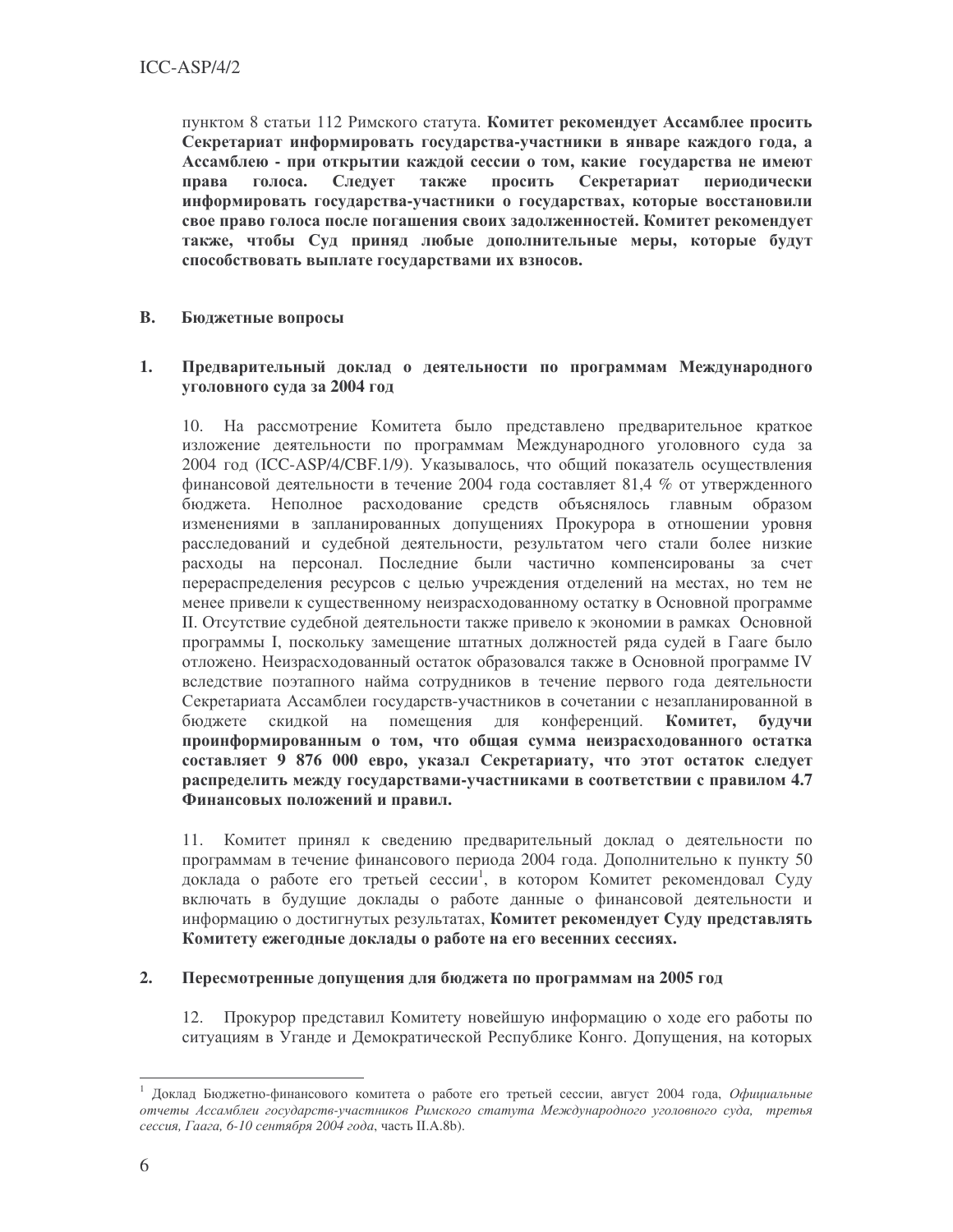был основан бюджет на 2005 год<sup>2</sup>, были пересмотрены, и в настоящее время он ожидает досудебную деятельность по ситуации в Уганде в апреле или мае, а также по одному делу в Демократической Республике Конго в сентябре или октябре. Во время представления им своего материала он еще не получил запечатанный список имен предполагаемых исполнителей преступлений в Дарфуре после передачи этой ситуации Советом Безопасности Организации Объединенных Наций, которая имела место на прошлой неделе. В этой связи преждевременно прогнозировать возможное продолжение этой работы.

13. Комитет выразил признательность за представленную Прокурором новейшую информацию о его работе и ее последствиях для допущений и бюджета. Комитет отметил, что Дарфур явится третьей ситуацией, рассматриваемой Судом, и что Ассамблея уже утвердила ресурсы для расследований в отношении третьей ситуации. Он отметил, что те сложности, которые возникли в Уганде и Демократической Республике Конго, наряду с дополнительными обязанностями, возникшими в результате передачи ситуации в Дарфуре, представляют собой весьма проблемную повестку дня. Действительно, Суду были переданы четыре ситуации до того, как были завершены какие-либо расследования для проведения суда, и, вероятно, пройдет несколько лет прежде, чем он закончит рассмотрение любой из трех ситуаций, находящихся в стадии расследования. Комите просил регулярно информировать его, в том числе через систему "Экстранет", которую Суд разрабатывает для обеспечения связи с членами Комитета и между ними, о ходе работы по каждой ситуации и о любом решении начать расследования в Центральноафриканской Республике.

Комитет рекомендует Суду предоставлять ему данные о финансовой 14. деятельности за первый квартал текущего финансового года на его весенних сессиях.

### Новейшая информация о подготовке проекта бюджета по программам на  $3.$ 2006 год

15. Комитет был проинформирован Секретариатом о ходе подготовке проекта бюджета по программам на 2006 год. Суд отметил, что он действовал в рамках ограниченных ресурсов, но при этом необходимо было также быстро реагировать на меняющиеся ситуации в сложных условиях. В этой связи Судом разрабатывалась модель калькуляции затрат, которая будет проводить различие между ресурсами, необходимыми для поддержания базовой оперативной инфраструктуры (именуемая "базовая структура" или "основная структура"), и ресурсами, имеющими отношение к конкретным ситуациям, рассматриваемым Судом. Базовая структура будет непосредственно связана с заявленными возможностями Суда, а для того, чтобы эта деятельность развивалась с выходом за пределы этого уровня, необходимо будет осуществлять поэтапное изменение базовых ресурсов.

Суд также разрабатывал номинальные стандартизованные потребности в 16. ресурсах ("строительные блоки") для каждого этапа ситуации, которые позволили бы Суду составлять бюджет для каждой ситуации по мере его перехода от анализа через расследования к этапам предварительного производства, судебного разбирательства и обжалования в течение последовательных бюджетных периодов. Подобный подход

<sup>&</sup>lt;sup>2</sup> Там же. пункт 35.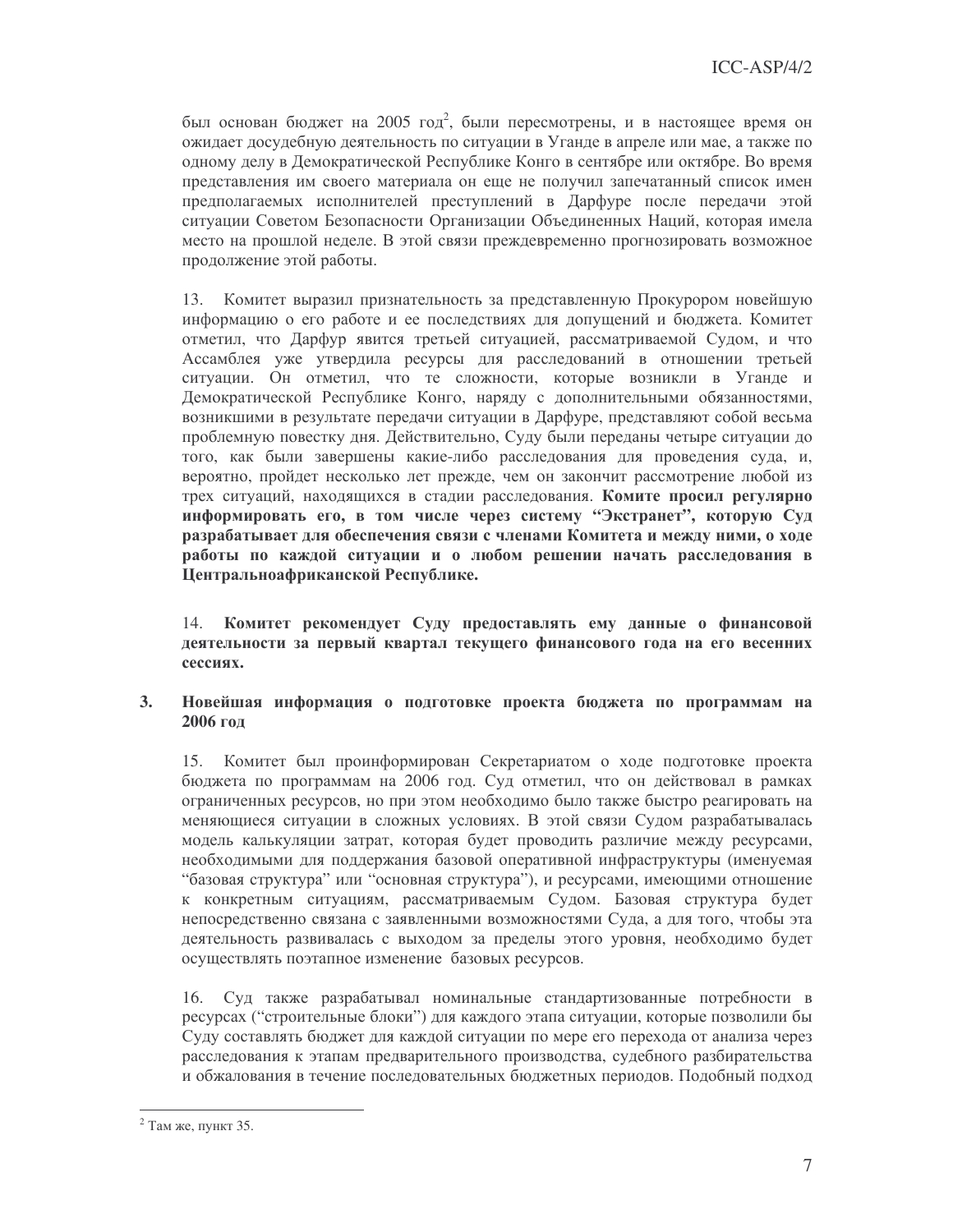мог бы обеспечить более четкую основу для проведения Ассамблеей обзоров бюджета Суда, а также дал бы возможность Суду отчитываться отдельно по каждой ситуации. Суд констатировал, что эта концептуальная работа еще не закончена.

17. У Комитета сложилось впечатление, что изложенный Судом подход обеспечивает более совершенную процедуру планирования, составления бюджета и отчетности по сравнению с той, которая действует до настоящего времени. Он приветствовал усилия Суда по отслеживанию расходов по каждой ситуации, как этого требовал Комитет в его предыдущих докладах<sup>3</sup>. Комитет отметил, что в случае успешного осуществления новый подход окажется полезным для Суда, Комитета и Ассамблеи. В частности, Комитет выразил надежду на то, что Суд сможет подготовить четкие определения для проведения различия между базовыми расходами и расходами, связанными с ситуацией, и что эти определения могут быть рассмотрены Комитетом в контексте бюджета. Комитет также выразил надежду на то, что Суд подготовит стандартные калькуляции затрат для каждого этапа деятельности в определенной ситуации, которые были бы достаточно общими для того, чтобы использоваться в качестве "строительных блоков", но были бы, тем не менее, достаточно гибкими, чтобы позволить Суду эффективно действовать в различных ситуациях. Подобные калькуляции затрат могли бы быть рассмотрены Комитетом и Ассамблеей для получения гарантий относительно "цены и качества", избегая при этом ненужного рассмотрения на микроуровне, давая им, таким образом, возможнось осуществления более стратегического обзора будущих проектов бюджетов. Кроме того, данная система могла бы обеспечить транспарентность использования ресурсов Судом в каждой ситуации. И наконец, Комитет отметил, что эту работу по подготовке бюджета необходимо сочетать эффективным образом с деятельностью Суда по стратегическому планированию (см. пункты 40-42 ниже).

Комитет напомнил также о своих комментариях и рекомендациях, 18. содержащихся в пунктах 43-49 доклада о работе его третьей сессии<sup>4</sup>, в отношении составления и представления бюджета, ориентиованного на достижение конкретных результатов, в частности необходимости сопоставимых данных, переходящих из одного периода составления бюджета в следующий период.

### Проект бюджета Секретариата Целевого фонда для потерпевших на 2005 год 4.

19. Суд представил доклад о проекте бюджета Секретариата Целевого фонда для потерпевших на 2005 год (ICC-ASP/4/CBF.1/4). В отношении связи между Секретариатом Суда и Секретариатом Целевого фонда для потерпевших, Секретариат Суда указал, что, хотя он взял на себя ответственность за представление и поддержку Совета управляющих Целевого фонда для потерпевших, он считал, что это является временным соглашением, поскольку Целевой фонд является независимым от Суда. В отношении разграничения работы Секретариата Целевого фонда и работы, выполняемой Секцией по вопросам участия потерпевших и возмещения им ущерба. Суд представит доклад Комитету на его пятой сессии. В ответ на вопрос об определении понятия "потерпевший" Суд указал, что это - вопрос, который должен быть решен судьями.

 $3$  Там же. пункты 39-42.

 $4$  Там же.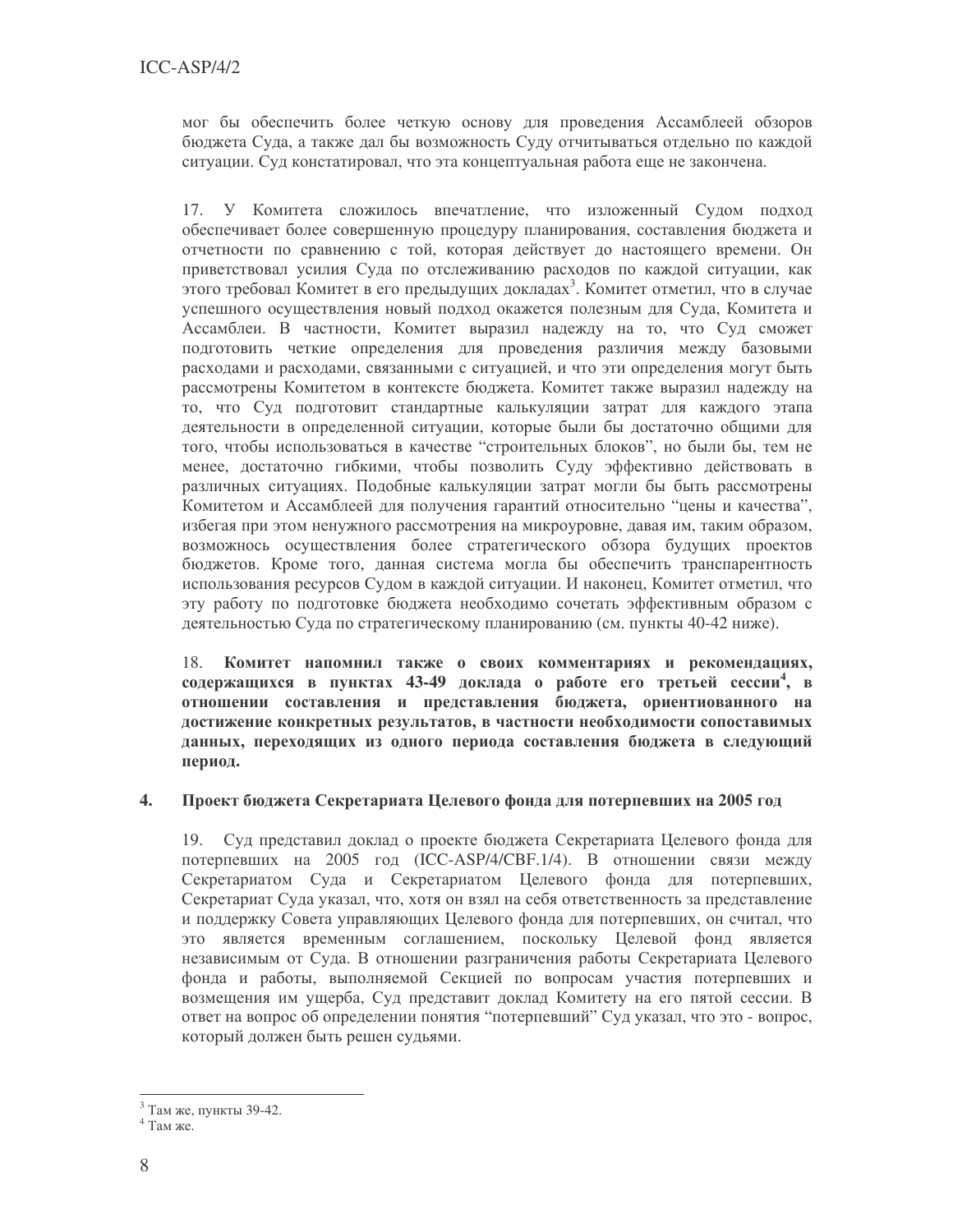20. Комитет принял к сведению решение Ассамблеи об учреждении Секретариата Целевого фонда для потерпевших и заявил, что у него нет никаких возражений в отношении запланированного использования бюджета на 2005 год. Он решил возобновить рассмотрение этого пункта на его следующей сессии, когда он получит доклад по вопросу о потерпевших, объясняющий, в частности, каким образом была разграничена работа Секретариата и Секции по вопросам участия потерпевших и возмещения им ущерба. Комитет рекомендует, чтобы Целевой фонд и его Секретариат находились в рамках ревизионных механизмов, применяемых к Суду.

21. В отношении просьбы Ассамблеи к Комитету о рассмотрении проекта правил Целевого фонда<sup>5</sup>, Комитет отметил, что находящаяся в Нью-Йорке Рабочая группа Бюро Ассамблеи начала рассмотрение проекта правил, и постановил проводить консультации с Рабочей группой для определения того, каким образом Комитет мог бы способствовать этому рассмотрению посредством неофициальных межсессионных контактов между его членами, с тем чтобы представить доклад Бюро до пятой сессии Комитета.

### 5. Долгосрочные бюджетные последствия пенсий для выборных должностных лиц

22. По просьбе Ассамблеи<sup>6</sup> Комитет начал первоначальное обсуждение долгосрочных бюджетных последствий правил пенсионного плана для судей. Суд информировал Комитет о том, что предварительное актуарное исследование показало, что ежегодные последствия потока наличных средств в виде пенсий для судей увеличатся до порядка 400 000 евро в 2009 году, 1 400 000 евро в 2015 году и 1 900 000 евро в 2019 году. Суд указал, что эти расходы могут рассчитываться на основе ежегодного движения денежной наличности; в качестве альтернативного варианта ежегодно могли бы накапливаться резервы с учетом увеличения обязательств.

23. Комитет отметил, что предложение в отношении условий службы и вознаграждения судей и выборных должностных лиц не было представлено ему, несмотря на то, что в пункте 3 резолюции ICC-ASP/1/Res.4 содержится ссылка на обязанность Комитета осуществлять "технический анализ любого представленного Ассамблее документа, имеющего финансовые или бюджетные последствия...". Поэтому Комитет не смог представить Ассамблее рекомендацию до ее последней сессии. Комитет отметил далее, что это предложение, а также меры, принятые Ассамблеей в его отношении, имеют значительные бюджетные последствия и могут иметь последствия для политики Суда, касающиеся других сотрудников, с точки зрения условий службы, включая вознаграждения, поездки и пенсии.

Комитет отметил, что ему не была предоставлена достаточная 24. информация относительно имеющихся вариантов компенсации бюджетных последствий правил пенсионного плана для судей. В этой связи он просит Суд подготовить оценку вариантов и представить доклад Комитету на его следующей сессии.

Официальные отчеты Ассамблеи государств-участников Римского статута Международного уголовного суда, третья сессия, Гаага, 6-10 сентября 2004 года, часть III, ICC-ASP/3/Res. 7, пункт 8.

Официальные отчеты Ассамблеи государств-участников Римского статута Международного уголовного суда, третья сессия, Гаага, 6-10 сентября 2004 года, часть III, ICC-ASP/3/Res. 3, пункт 25.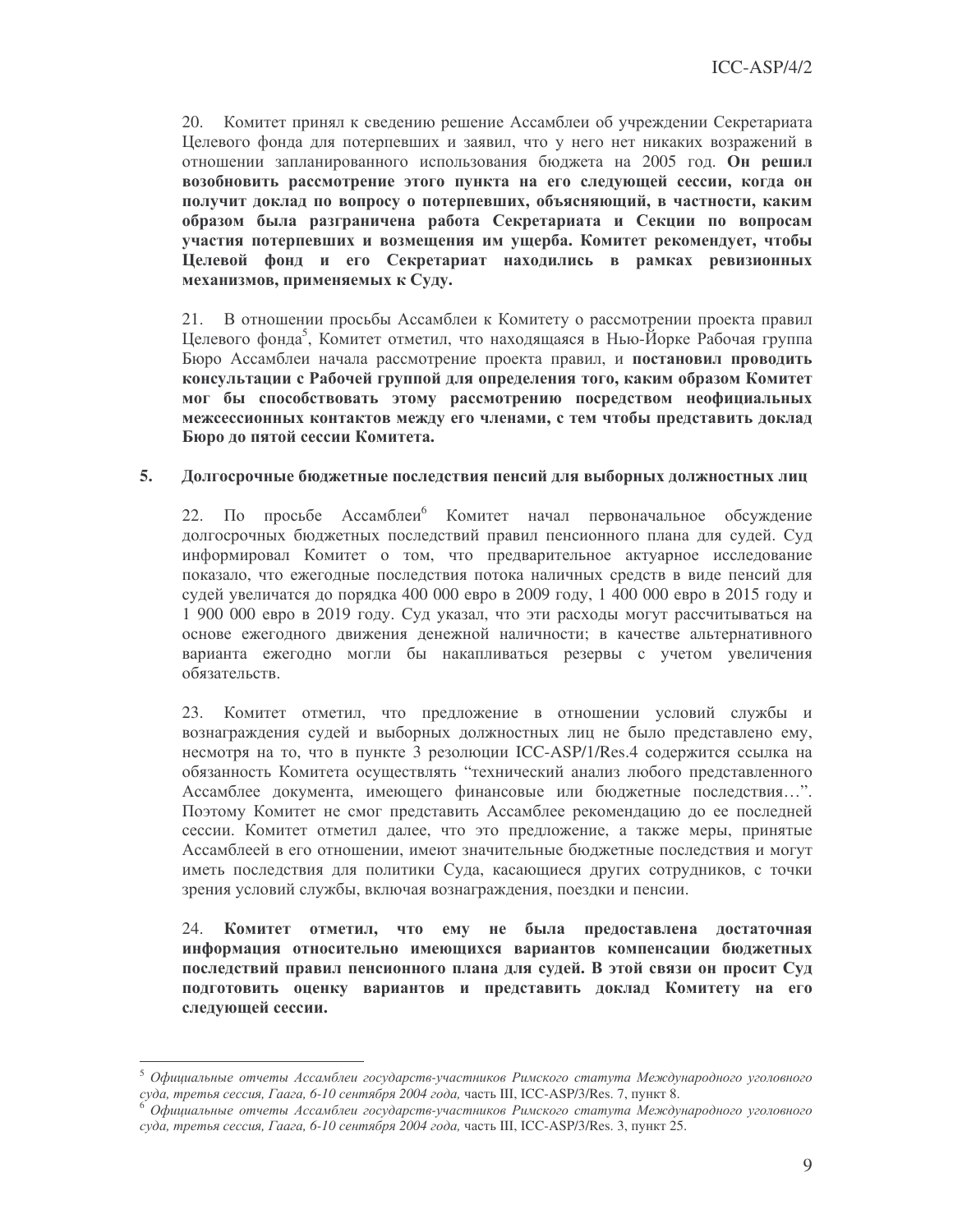25. Комитет решил также изучить предложение в отношении условий службы и вознаграждения Прокурора и заместителей Прокуроров на своей следующей сессии, как об этом просила Ассамблея<sup>7</sup>.

### $\mathbf{C}$ . Помещения Суда

### $\mathbf{1}$ . Введение

26. Комитет получил два доклада по вопросу о будущих постоянных помещениях Суда, которые были представлены судьей Гансом-Петером Колем, Председателем Межведомственного комитета по постоянным помещения - доклад о вариантах размещения (ICC-ASP/4/1), и доклад, содержащий представление проекта (ICC-ASP/4/CBF.1/3). В отношении вариантов размещения были рассмотрены следующие варианты: продолжение использования нынешних помещений, т.е. "Арк"; использование помещений Международного уголовного трибунала для бывшей Югославии (МТБЮ); и строительство новых постоянных помещений на территории Александерказерне. Преимущества и недостатки каждого варианта рассматривались в свете ряда требований, которые взвешивались Судом: площадь, функциональность, безопасность, стоимость, общественная значимость и юридическая осуществимость. Оценка Суда привела к выводу о том, что предпочтительным вариантом является строительство новых помещений на территорииАлександерказерне.

27. Представление проекта содержало обзор требований Суда к его постоянным помещениям. Особое внимание уделялось необходимости обеспечения постоянных помещений, которые отражают характер Суда; выбора площадки на неограниченный период времени; размещения всех органов в их совокупности в одном месте; и обеспечения того, чтобы помещения полностью соответствовали общим потребностям Суда с точки зрения функционирования, организации, безопасности, а также прочих требований. Указывалось, что размер помещений должен быть достаточно гибким для размещения количества персонала, которое оценивается в настоящее время в диапазоне от постоянной площади для 950 сотрудников до максимальной площади, рассчитанной на 1 300 сотрудников. Во всем комплексе должны быть использованы материалы, отличающиеся высоким качеством и низкими эксплуатационными расходами. Необходимо также, чтобы постоянные помещения были полностью безопасными и, в то же время, оставались открытыми и гостеприимными. На оснвое вышеуказанных и других критериев, упомянутых в представлении проекта, Суд и принимающее государство пришли к выводу о том, что площадка Александерказерне наилучшим образом подходит для места расположения постоянных помещений. Суд выразил надежду на то, что Ассамблея государств-участников утвердит в целом в 2005 году проекты, представленные в докладе, что позволит начать в 2006 году международный архитектурный конкурс и завершить этот проект к 2012 году, когда прекратится действие 10-летнего соглашения о бесплатной аренде помещений в "Арк".

Комитет заслушал последующее представление о моделях финансирования, 28. которые, как объяснил г-н Эдмонд Велленстайн, Генеральный директор Целевой группы по МУС Министерства иностранных дел Нидерландов, были подготовлены частной фирмой по просьбе принимающего государства. Этот документ предназначен для стимулирования обсуждения по данному вопросу. Были определены четыре модели для постоянных помещений: коммерческая аренда;

 $7$  Там же, ICC-ASP/3/Res. 3, пункт 26.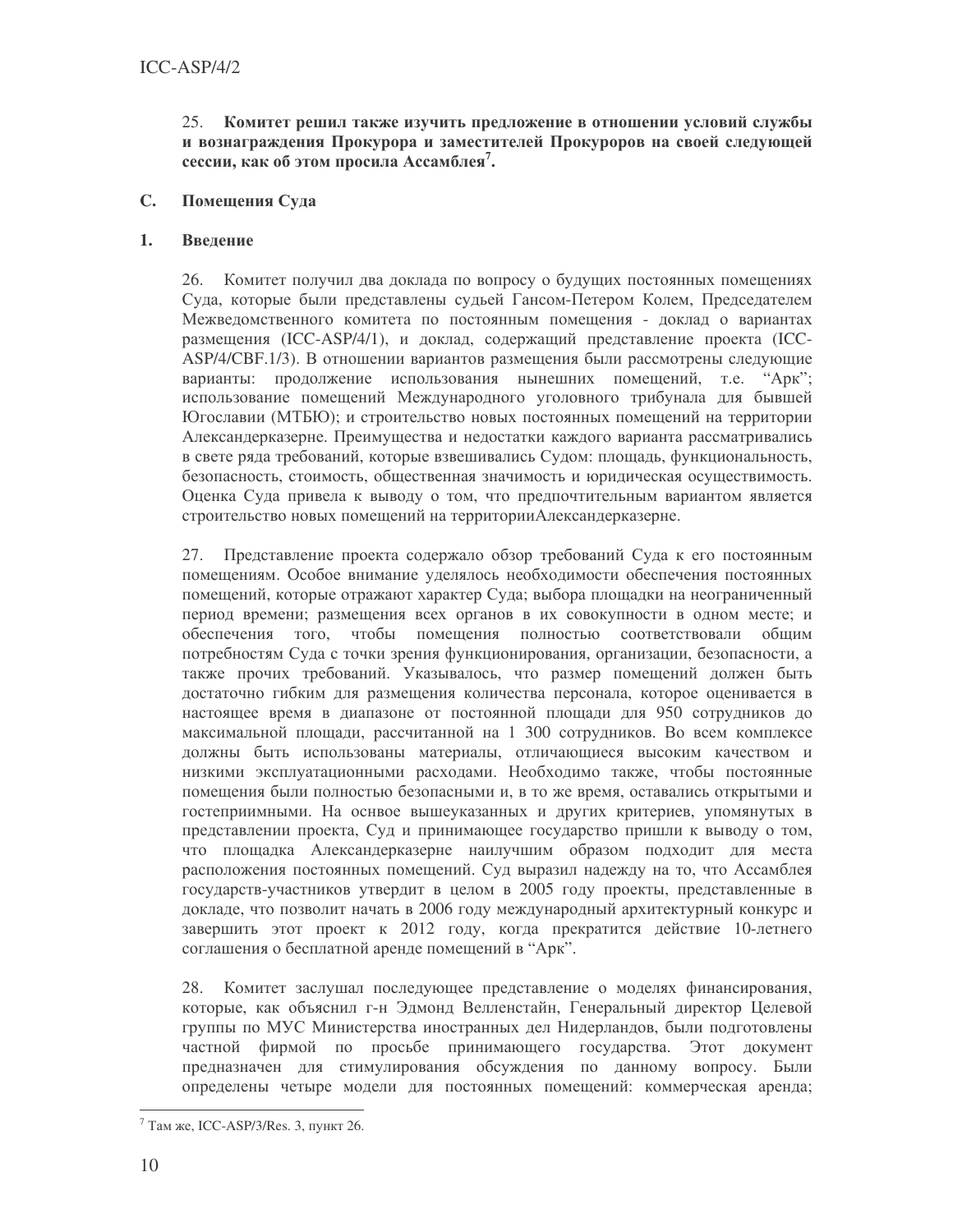аренда у принимающего государства; собственность Суда; и комплексный подход, следующие проектирование-строительство включающий элементы: финансирование - поддержание - эксплуатация. Относительные преимущества и недостатки каждого варианта оценивались на основе следующих критериев: управляемость рисками для Суда, влияние Суда на проект, организационное бремя и договорная гибкость.

### $2.$ Варианты размещения

29. Комитет сослался на пункты 101 и 102 доклада о работе его третьей сессии<sup>8</sup>, в которых он обратил внимание на необходимость того, чтобы Ассамблея высказала свои мнения о возможном строительстве постоянных помещений, и заявил, что Суд и Ассамблея могли бы также рассмотреть возможность продолжения использования существующих помещений на более долгосрочной основе. Комитет также отметил, что была создана Рабочая группа Бюро Ассамблеи для дальнейшего рассмотрения этого вопроса и что он готов оказать помощь Рабочей группе в ее обсуждениях.

30. Комитет согласился с наличием недостатков с точки зрения приемлемости нынешних помещений, особенно в связи с нехваткой необходимых площадей и трудностями с обеспечением должной безопасности. Он согласился с тем, что помещения МТБЮ не являются идеальными для Суда с точки зрения возраста существующего здания, что персонал разбросан по нескольким зданиям и что залы судебных заседаний являются маленькими. Кроме того, Комитет считал, что поскольку специально построеный комплекс будет спроектирован таким образом, чтобы были учтены конкретные потребности и характер Суда, необходимо будет предложить наилучшее решение в долгосрочной перспективе.

31. В то же время Комитет испытывал озабоченность в связи с тем, что в докладе о вариантах размещения сделан вывод о том, что строительство целевого комплекса на территории Александерказерне является наилучшим вариантом для Суда, но при этом не была представлена достаточно подробная оценка возможной стоимости каждого из трех вариантов. Из-за отсутствия информации о потенциальной стоимости Ассамблея не будет иметь достаточного основания для принятия решения, учитывая возможные широкие расхождения между стоимостью строительства новых помещений и продолжения использования "Арк" или восстановительного ремонта помещений МТБЮ. В этой связи Комитет рекомендует Суду подготовить доклад, содержащий оценки возможного диапазона строимости каждого из трех вариантов, включая расходы на эксплуатацию и энергию, на период в 25 лет с 2012 года, с указанием чистой стоимости каждого варианта в настоящее время. Этот доклад следует представить Ассамблее через Комитет.

#### $3<sub>1</sub>$ Технические характеристики для постоянных помещений

Комитет отметил значительный прогресс, достигнутый в определении 32. потребностей целевого строительства комплекса территории ДЛЯ на Александерказерне. Комитет отметил, что Суд предусматривает проектирование в виде комплекса, которое позволит каждому из основных органов разместиться должным образом. Помещения будут позволять проводить до шести слушаний в день

Доклад Бюджетно-финансового комитета о работе его третьей сессии, август 2004 года, Официальные отчеты Ассамблеи государств-участников Римского статута Международного уголовного суда, третья сессия. Гаага, 6-10 сентября 2004 года, часть II.A.8b).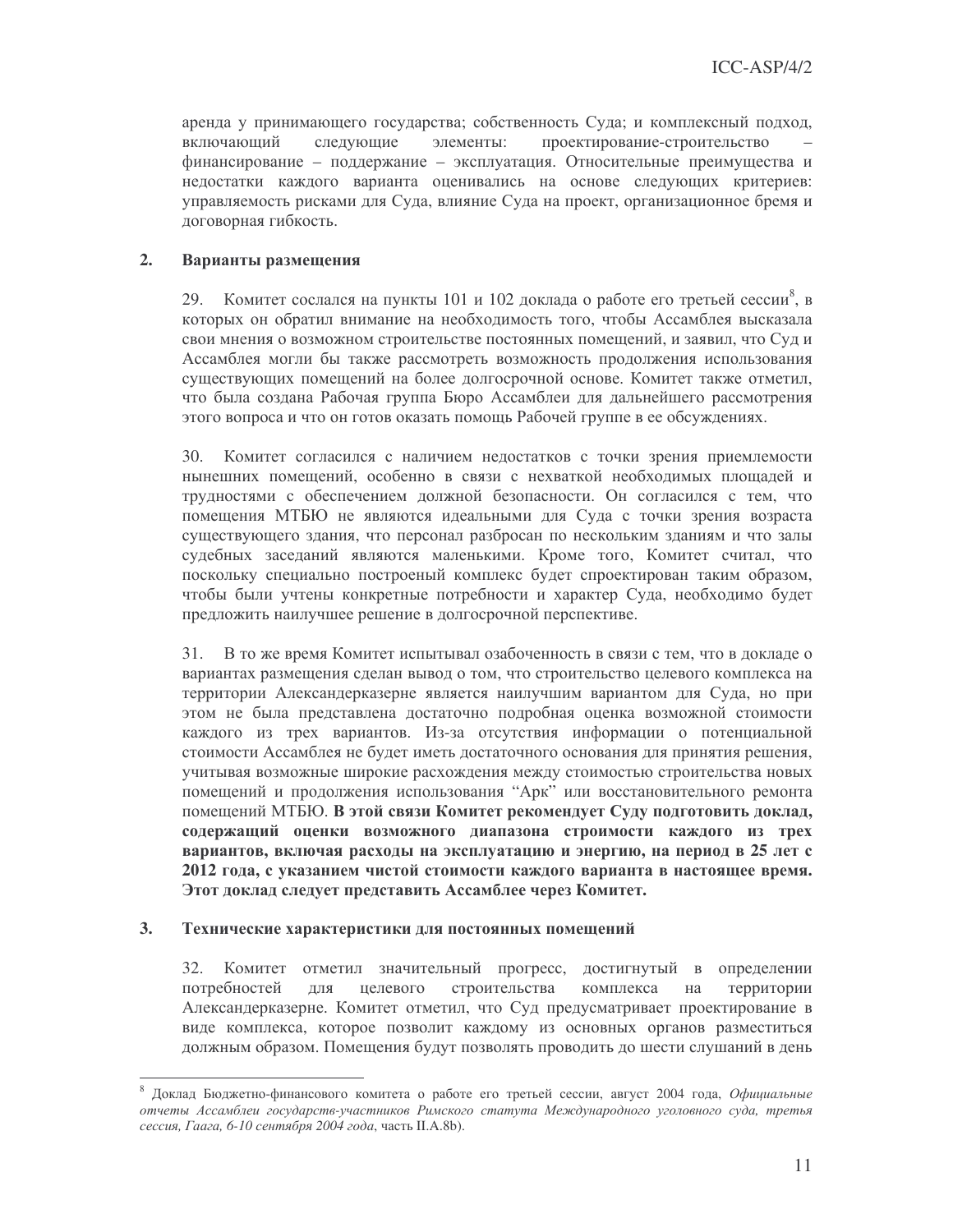в трех залах с участием свидетелей, потерпевших и их адвокатов, включая также помещения для международных средств массовой информации. Будет обеспечен более высокий уровень безопасности, сохраняя при этом доступ публики к судебным заседаниям. Кроме того, Судом предусматривались помещения, которые будут отражать репутацию Суда и его роль в международном уголовном правосудии. По мнению Комитета, рассмотрение Ассамблеей вопросов о помещениях должно учитывать эту концепцию Суда наряду с такими соображениями, как функциональные потребности, предполагаемые темпы деятельности Суда, а также кратко- и долгосрочные расходы.

33. Комитет запросил разъяснение у Суда относительно оценочного количества персонала в технических характеристиках для постоянных помещений. Суд сообщил, что техническими характеристиками предусматривается диапазон от 950 до 1 300 рабочих станций и что помещения будут спроектированы таким образом, чтобы пространство могло быть открытым и закрытым, в зависимости от ритма работы и меняющегося количества сотрудников. Оценки в 950 сотрудников Суда в варианте постоянного количества и 1 300 сотрудников - максимального количества явились результатом тщательного внутреннего планирования, хотя Суд до сих пор находится в стадии развития и невозможно было точно предсказать численность его пероснала после 2012 года.

34. Комитет отметил, что цифры отражают только количество рабочих станций, а не полностью укомплектованный штат, предусмотренный Судом, поскольку они не учитывают персонал на местах, а также персонал, не работающий за рабочими столами (включая сотрудников безопасности). Хотя Комитет признал, что Суд будет продолжать увеличиваться и развиваться в ближайшие годы и, возможно, превзойдет любые нынешние ожидания или планы, он отметил, что оценки не соответствуют, по-видимому, существующим уровням укомплектования персоналом. В этой связи Комитет просил Суд представить Комитету на его следующей сессии более подробную информацию о структуре его оценок укомплектования персоналом. Кроме того, Комитет признал, что поскольку планирование помещений займет несколько лет, возможно будет скорректировать технические характеристики на основе более точных оценок.

Комитет отметил, что в технических характеристиках отсутствует, по-35. видимому, положение, касающееся размещения Секретариата Ассамблеи государствучастников. Комитет согласился с тем, что технические характеристики для постоянных помешений должны включать достаточно места лля удовлетворения потребностей Секретариата Ассамблеи и предусматривать проведение небольших-средних совещаний Бюро, Комитета и других вспомогательных органов Ассамблеи. Комитет рекомендует Суду принять это во внимание в его будущем планировании.

36. Комитет отметил также, что его собственное рассмотрение технических характеристик для постоянных помещений будет ограничиваться, учитывая мандат и состав Комитета, оценкой функциональных потребностей и расходов. Комитет рекомендует, чтобы, в том случае если Ассамблея решит приступить к строительству постоянных помещений, она просила Суд обеспечить надлежащее независимое подтверждение технических аспектов проектирования и строительства. Подобная рекомендация может быть получена, вероятно, от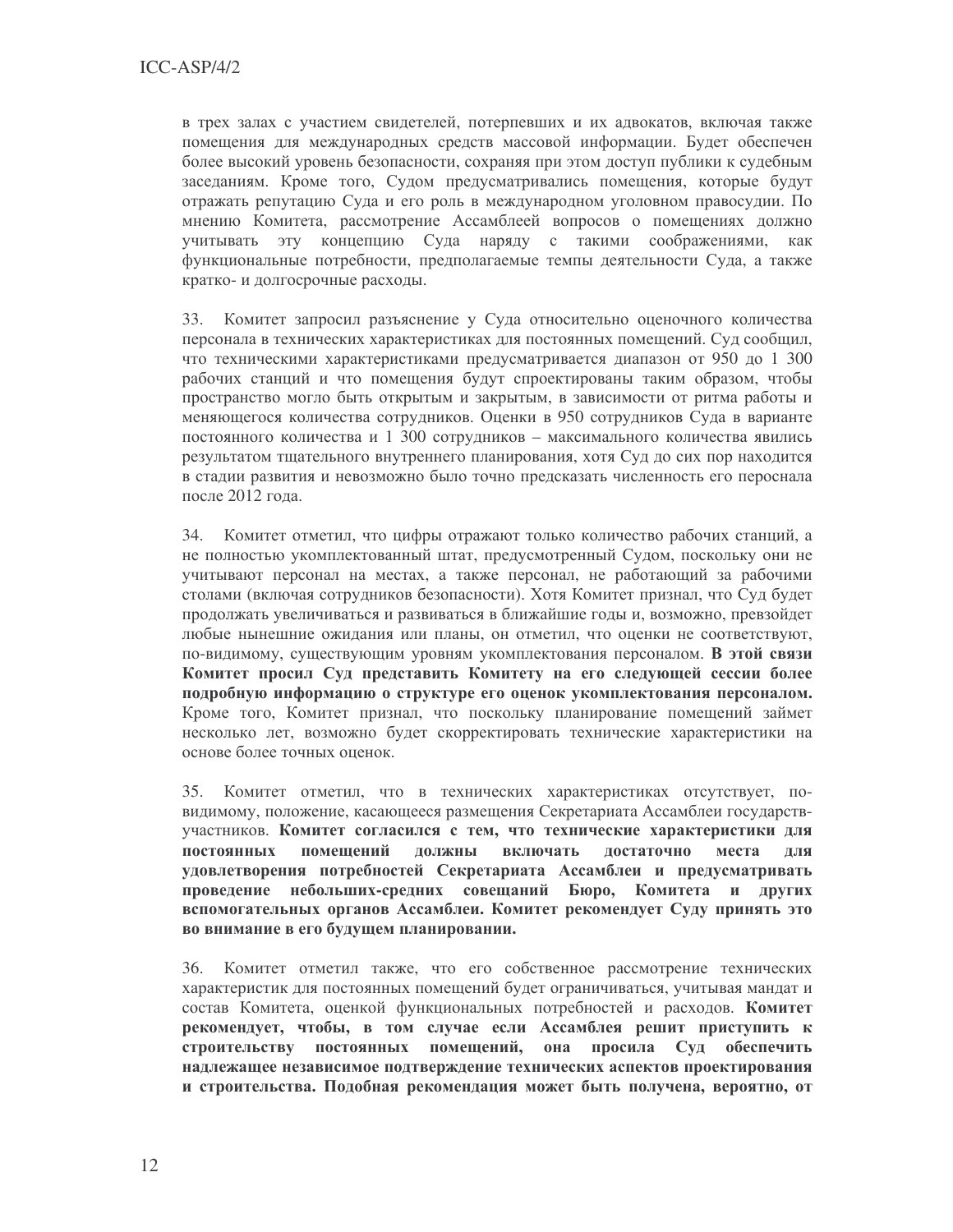## Внешнего ревизора и путем привлечения независимого консультанта, обладающего соответствующим опытом.

### $\overline{4}$ . Финансирование

37. Комитет признал, что усилия Суда до настоящего времени направлялись главным образом на подготовку технических характеристик для целевого строительства постоянных помещений и что Суд еще не подготовил финансовые варианты для этого проекта. В то же время, хотя решение Ассамблеи по финансированию проекта потребуется только на более позднем этапе. Комитет подчеркнул, что необходимо более четкое понимание вопросов стоимости и финансирования перед тем, как Ассамблея будет готова приступить к осуществлению варианта целевого строительства постоянных помещений. Кроме того, возможные значительные последствия строительства новых помещений для бюджета Суда требуют уделения заблаговременного внимания вопросам финансирования.

38. Комитет принял к сведению представление принимающего государства по финансовым вариантам, отметив, что каждая из определенных альтентатив была основана на предположении о том, что земля, строительство и эксплуатация постоянных помещений на территории Александерказерне будут финансироваться на коммерческих условиях. Комитет выразил сомнение в отношении того, что финансовые варианты на коммерческих условиях будут соответствовать ожиданиям Ассамблеи в отношении соответствующего уровня поддержки со стороны принимающего государства.

В этой связи Комитет рекомендует Суду подготовить доклад о методах 39. финансирования новых помещений, используемых другими крупными международными организациями, включая сопоставимые международные судебные учреждения. Комитет просит Суд рассмотреть также творческие варианты финансирования, такие как возможность предложить государствамрассмотреть индивидуальные субсидии на строительство участникам помещений (например, конкретных залов судебных заседаний или конференцзалов). Доклад должен быть представлен Комитету на его следующей сессии для содействия основанному на имеющейся информации обсуждению финансовых условий на Ассамблее.

### D. Стратегический план Суда

### $1<sup>1</sup>$ Стратегический план

40. Суд сделал представление Комитету относительно тех мер, которые он принял в ходе подготовки Стратегического плана Суда. План представлял собой частичный ответ на рекомендации Комитета, содержащиеся в пунктах 43-48 доклада о работе его третьей сессии<sup>9</sup>, о том, чтобы Суд определил основные цели своей работы, усовершенствовал применение системы составления бюджетов, ориентированных на достижении конкретных результатов, и повысил согласованность деятельности каждого органа. План будет являться ключевым инструментом управления и будет способствовать постоянному совершенствованию планирования Суда; он обеспечит также согласованность долгосрочных целей и краткосрочных действий, соблюдая

 $9$  Там же.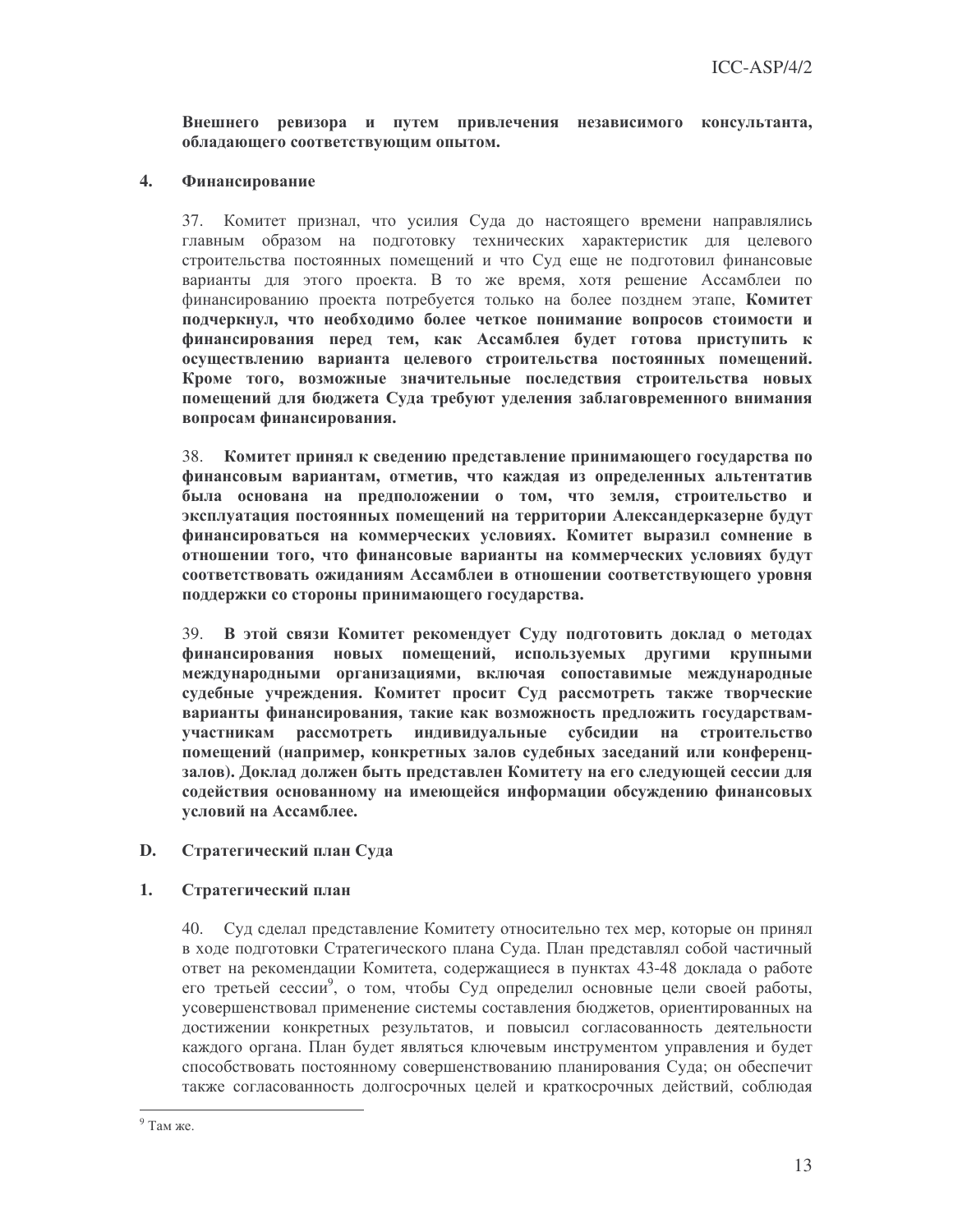при этом особый характер и роль каждого органа. Суд подчеркнул, что план находится в стадии подготовки и все еще требует усовершенствований и что доклад о первом Стратегическом плане будет завершен в июне 2005 г., а предложения о более эффективном процессе планирования будут представлены Комитету на его осенней сессии.

Комитет приветствовал представление по концептуальной работе Суда, 41. направленной на разработку Стратегического плана для Суда в целом, и согласился с тем, что эта работа касается, по-видимому, проблем, которые он указал ранее. На него произвела впечатление, в частности, работа, которая была осуществлена для выявления факторов, ограничивающих возможности непрерывного производства в Суде. В то же время, хотя концептуальная основа представлялась перспективной, Комитет подчеркнул также необходимость ее преобразования в значимый набор взаимосвязанных стратегических целей, ожидаемых достижений и показателей деятельности, которые могли бы быть использованы Судом для концентрации его работы в краткосрочной-долгосрочной перспективе на достижении результатов. Это также будет способствовать выявлению ключевых рисков и контрмер для механизмов корпоративного управления Суда.

42. Комитет также озабочен по поводу ограничений ресурсов, которые, повидимому, сказываются на темпах осуществления этого жизненно важного проекта. Он рекомендует Суду обеспечить, чтобы работа по Стратегическому плану была эффективным образом связана с процессом планирования и составления бюджета Суда, а также подготовкой бюджета на 2006 г., а старший руководящий состав активно участвовал в обоих процессах. Комитет просил Суд представить доклад о его работе по Стратегическому плану для дополнения предложенного бюлжета на 2006 год.

### $2.$ Информационно-просветительская деятельность Суда

43. В своем представлении Суд указал, что была создана группа по стратегии внешних сношений с участием представителей трех органов. Проект по информационно-просветительской деятельности является частью Стратегического плана Суда, и после дальнейшего обсуждения и совершенствования он будет готов к тому времени, когда будет завершен предлагаемый бюджет по программам на 2006 год. Комитет также отметил, что каждому из следующих терминов придается особое значение: "внешние сношения" относится к контактам с правительствами, международными организациями и другими крупными участниками; "общественная информация" означает усилия по распространению сообщений о Суде среди отдельных широких аудиторий; и "информационно-просветительская" относится к деятельности, связанной с конкретной ситуацией.

Комитет также приветствовал представление Суда по его усилиям, 44. направленным на разработку комплексной стратегии в области внешних сношений, общественной информации и информационно-просветительской деятельности, а также разграничение ролей каждого органа. Эти усилия направлены, по-видимому, на решение проблем, о которых Комитет говорил ранее<sup>10</sup>, таких как раздробленность и дублирование подобной работы и необходимость установления целей и проведения

<sup>10</sup> Там же, пункты 107 и 108.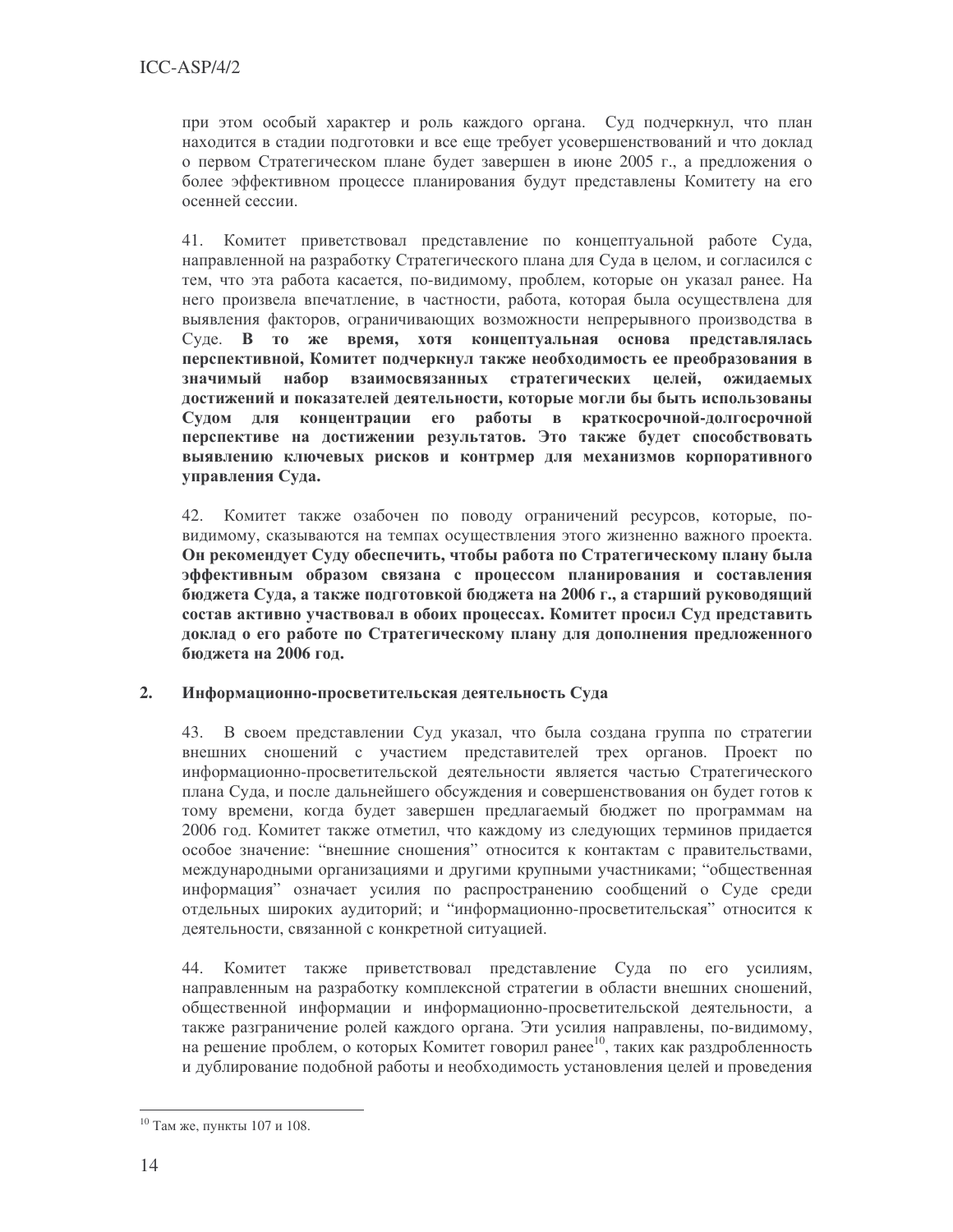оценки деятельности. Комитет просил Суд представить подробную информацию о комплексной стратегии Комитету в контексте бюджета на 2006 год.

### E. Людские ресурсы

45. Суд сделал представление о своей политике в области управления людскими ресурсами, которое включало информацию о сравнительных показателях роста численности персонала с 2004 по 2005 год; географическом распределении между разными регионами; гендерном балансе; процессе найма; потребностях в персонале для управления процессом найма; и программах стажировок и приглашенных специалистов. Комитет был информирован о том, что по состоянию на 1 апреля 2005 года Судом нанято 299 сотрудников (152 категории специалистов и 147 категории общего обслуживания) при наличии 489 утвержденных и предусмотренных в бюджете должностей. Кроме того, имеется 97 сотрудников, нанятых в рамках общей временной помощи (26 категории специалистов, 65 категории общего обслуживания и 6 - в качестве устных переводчиков), 61 стажер и 4 приглашенных специалиста. Соответственно, в общей сложности в Суде работает 461 человек. Кроме того, имеется 18 судей и 4 выборных должностных лица (Прокурор, два заместителя Прокурора, Секретарь). Суд также сделал представление о системе служебной аттестации, которую он разрабатывает; подобная система будет основана на семи основных видах квалификации. С целью оказания содействия этому процессу был нанят консультант для подготовки классификации всех постов. Суд указал, что все посты будут классифицированы для предложенного бюджета по программам на 2006 год.

46. Комитет приветствовал информацию, содержащуюся в представлениях, однако отметил, что было бы желательно включить больше информации в доклад о политике в области управления людскими ресурсами (ICC-ASP/4/CBF.1/1), в котором также делалась ссылка на развитие системы служебной аттестации, и доклад о консультантах (ICC-ASP/3/23). Тем не менее на Комитет произвел впечатление тот прогресс, который был достигнут в разработке системы людских ресурсов, и он признал его важное значение для будущей успешной деятельности Суда. Комитет постановил продолжать заниматься рассмотрением вопроса о людских pecypcax.

#### F. Правовая помощь

47. Комитету был представлен доклад о вариантах обеспечения надлежащих защитников (ICC-ASP/3/CBF.2/3) и обновленный вариант приложения 2 к нему (ICC-ASP/4/CBF.1/8). Суд указал, что предложенный план, который был разработан с учетом консультаций с юристами, а также специальными трибуналами и Специальным судом для Сьерра-Леоне, был предназначен для обеспечения соблюдения принципа равенства возможностей, принимая при этом должные меры для сохранения расходов на минимальном уровне. Последняя цель должна быть достигнута, в частности, посредством выплаты ежемесячных гонораров и посредством требования  $K$ защитникам представлять Секретарю план действий/работы.

48. Комитету был также представлен доклад о принципах и критериях определения степени бедности для целей оказания правовой помощи (ICC-ASP/4/CBF.1/2). Суд указал в своем представлении доклада, что предложенная система основана на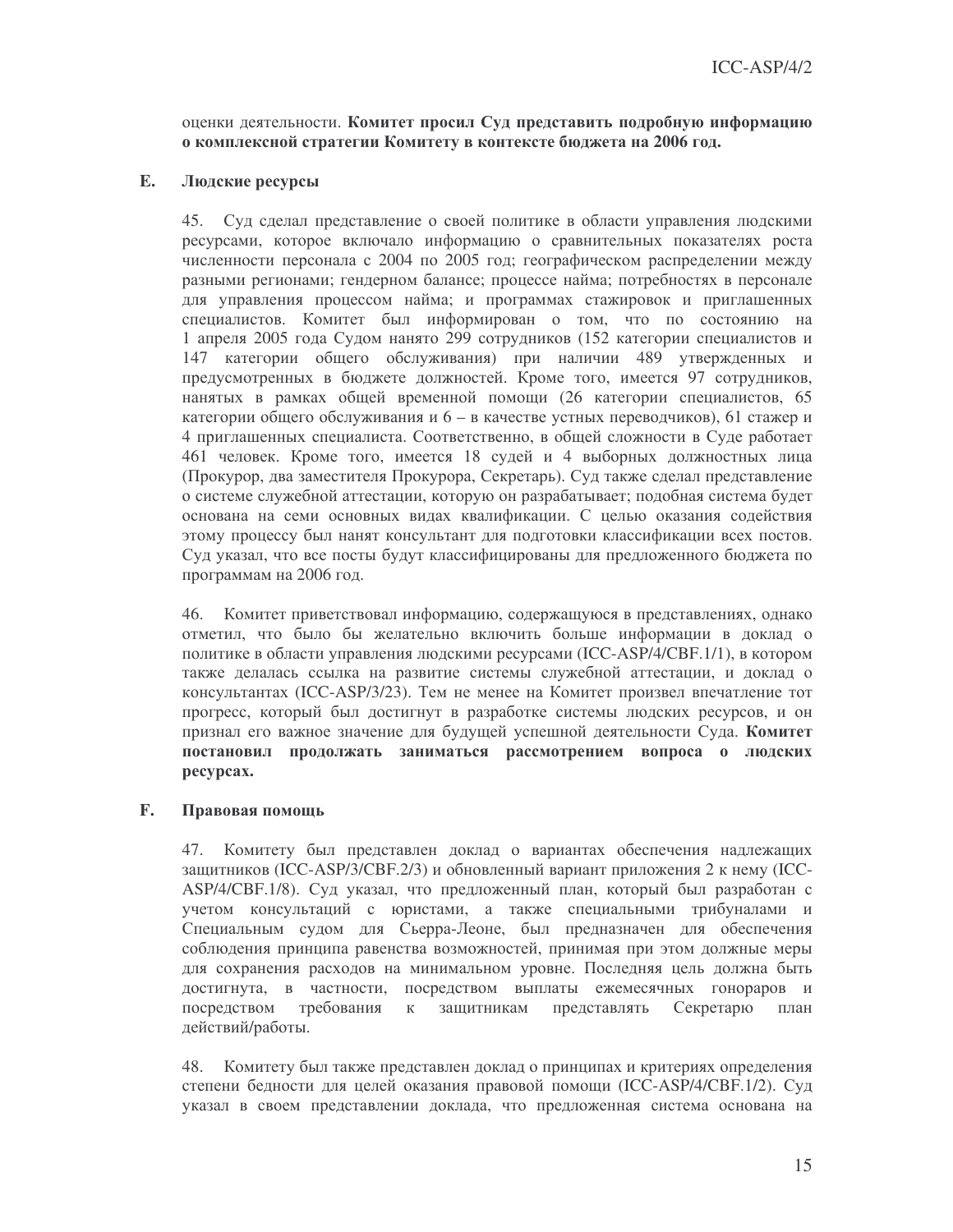принципах объективности, гибкости и простоты и учитывает обязательства лица, обратившегося с просьбой о правовой помощи для себя или своих иждивенцев. Она также соответствует предложенной системе оплаты правовой помощи.

49. Комитет подчеркнул, что оказание правовой помощи является областью значительного риска для Суда. Опыт специальных трибуналов показал, что осуществление функций по оказанию правовой помощи без системы жесткого контроля может привести к неоправданно высоким расходам и злоупотреблениям со стороны некоторых защитников и ответчиков. Признавая важное значение эффективной системы правовой помощи для гарантирования прав неимущих обвиняемых лиц, Комитет счел, в то же время, что руководство оказанием правовой помощи должно осуществляться с большой осторожностью для предотвращения злоупотреблений и ограничения расходов.

50. Комитет согласился с тем, что определение уровня бедности следует проводить объективным образом на основе полного обследования финансовых активов и дохода каждого заявителя. В этой связи он призвал Суд предложить надлежащие ресурсы для финансирования возможностей для проведения расследований с целью выявления финансовых активов. Комитет не был убежден в том, что суточное пособие (ДСА) является надлежащей основой для проведения оценки расходов на жизнь, поскольку ДСА предназначено для оплаты расходов на краткосрочную поездку (и поэтому выше, чем разумный показатель текущей стоимости расходов на жизнь). В этой связи Комитет рекомендует Суду применять иную меру стоимости жизни, получив подобные данные либо из частного сектора, либо из комплекта международных данных, таких как данные, сохраняемые Комиссией по международной гражданской службе, для определения размера заработной платы в общей системе. Комитет также не был убежден в необходимости исключения из оценки определенных активов для целей определения уровня бедности, таких как жилье, мебель, машины, когда такие активы характеризуются роскошью или чрезмерностью.

51. Комитет отметил, что система месячного предела, предложенная Судом, может оказаться нелостаточной лля исключения риска того, что некоторые алвокаты булут продлевать ход судебного разбирательства с целью получения финансовой выгоды. Комитет признал, что Секретариат будет изыскивать средства для контроля за расходами, связанными с защитниками, посредством механизма квартальных планов действий. В то же время Комитет испытывал озабоченность по поводу того, что подобный подход может оказаться, вероятно, неэффективным и что Секретариат будет подвергаться значительному давлению со стороны адвокатов. Комитет рекомендует Суду продолжить рассмотрение вопроса о том, могут ли быть использованы платежи по единообразным ставкам на некоторых этапах производства, с тем чтобы избежать создания стимулов для выполнения ненужной работы и затяжек производства.

52. В отношении предложенных ставок, Комитет отметил, что расходы на оплату адвокатов (т.е. месячные гонорары в расчете на одного ответчика в размере 19 864 евро на первоначальном этапе, 36 509 евро - на этапе судебного разбирательства и 26 451 евро – на этапе обжалований, а также гонорар в размере 55 315 евро за 90 дней расследования) составит в будущем значительную сумму в бюджете Секретариата. Он отметил, что Суд предлагает рассчитывать ставки заработной платы на основе сравнения с Канцелярией Прокурора плюс 40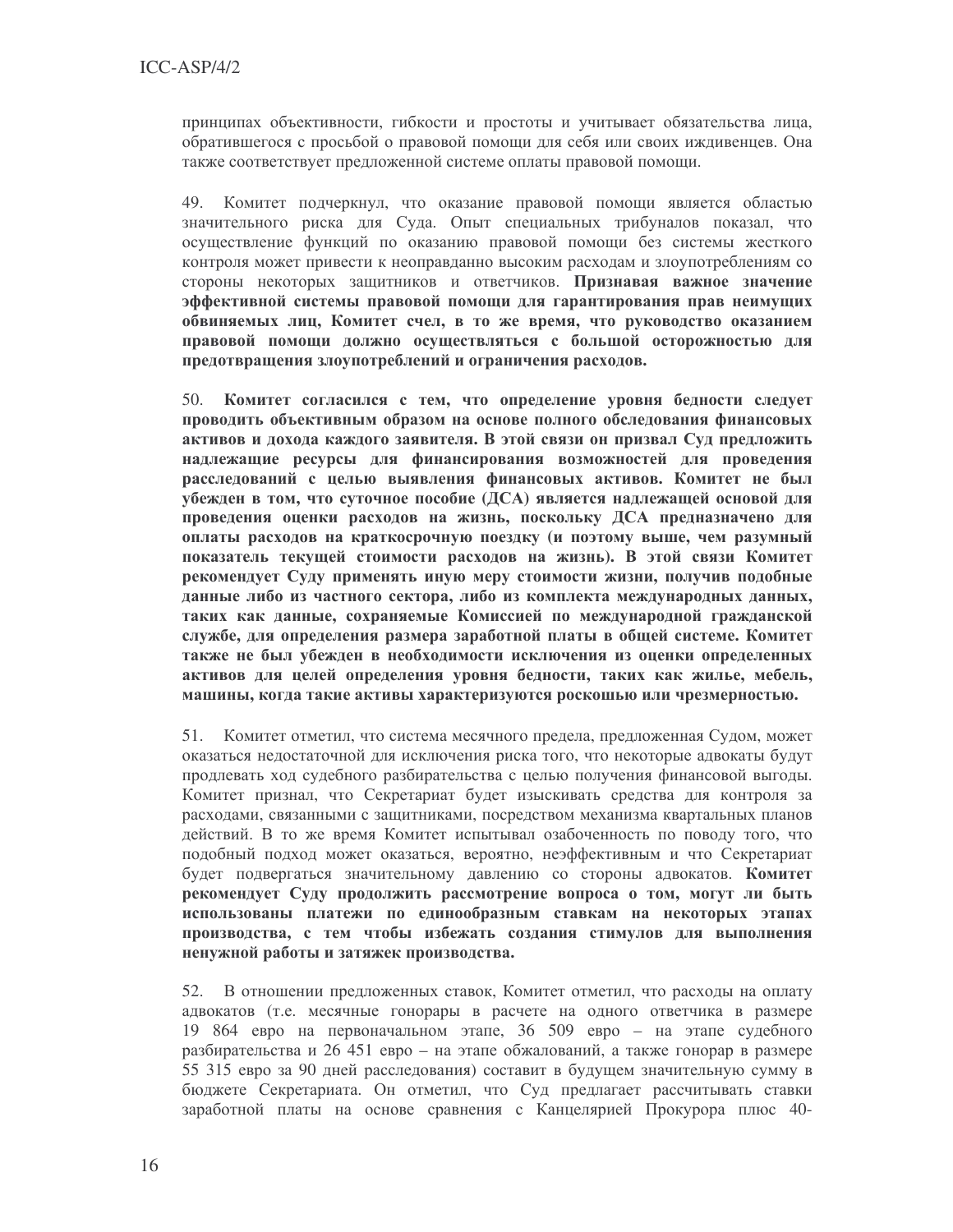процентная надбавка для компенсации различных профессиональных факторов. Комитет считал, что узнать о том, является ли это должным уровнем вознаграждения, можно только в свете практического опыта.

53. Вследствие этого, а также необходимости управления рисками для обеспечения доверия к Суду с точки зрения либо необычности, либо неэффективности системы правовой помощи, Комитет рекомендует Суду применять официальную процедуру для оценки системы правовой помощи и чтобы критерии равенства возможностей, объективности, обеспечить, транспарентности, постоянства и экономии соблюдались сбалансированным и разумным образом. Он также решил вернуться к вопросу о правовой помощи в контексте бюджета на 2006 год и в это время продолжить обсуждение вопроса о роли Управление публичных адвокатов и назначении адвоката для неимущего обвиняемого липа.

### $G_{\bullet}$ Другие доклады

#### 1. Рационализация возможностей Суда в области письменного перевода

54. На рассмотрение Комитета был представлен доклад о рационализации возможностей Суда в области письменного перевода (ICC-ASP/4/CBF.1/7), в котором говорилось, что не было ни одного случая дублирования исключительно благодаря тому факту, что услуги в области письменного перевода предоставлялись в рамках нескольких органов, поскольку имеется четкое различие между, с одной стороны, официальными переводами документов Суда, за которые полностью отвечает Секретарь Суда, и, с другой стороны, переводами, связанными с оперативной деятельностью в области расследований, которые по причинам конфиденциальности должны выполняться под надзором Канцелярии Прокурора. Комитет был уведомлен об усилиях, предпринимаемых в целях предотвращения возможного дублирования и растрачивания ресурсов в области перевода, в частности о централизации в рамках Секретариата Суда редактирования переводов, использовании одной и той же системы ИТ для поддержки перевода, управления ресурсами в рамках общего реестра и совместного найма письменных и устных переводчиков на местах. Было заявлено, что любая дальнейшая централизация не даст какой-либо экономии.

55. Комитет согласился с доводами в отношении сохранения раздельных возможностей для письменного перевода в Секретариате Суда и Канцелярии Прокурора и отметил, что возможности Канцелярии Прокурора в области письменного перевода будут ограничиваться материалами расследований, заявлениями свидетелей и некоторыми вспомогательными документами и выдачей определенных вспомогательных документов, касающихся просьб о выдвижении обвинений. В то же время, несмотря на необходимость соблюдения конфиденциальности при обработке некоторых документов, Комитет полагал, что оба подразделения письменного перевода будут пользоваться теми же самыми системами, помогать друг другу в случае необходимости, а также применять системы управления документами, которые сведут к минимуму риск неоднократных переводов одного и того же документа.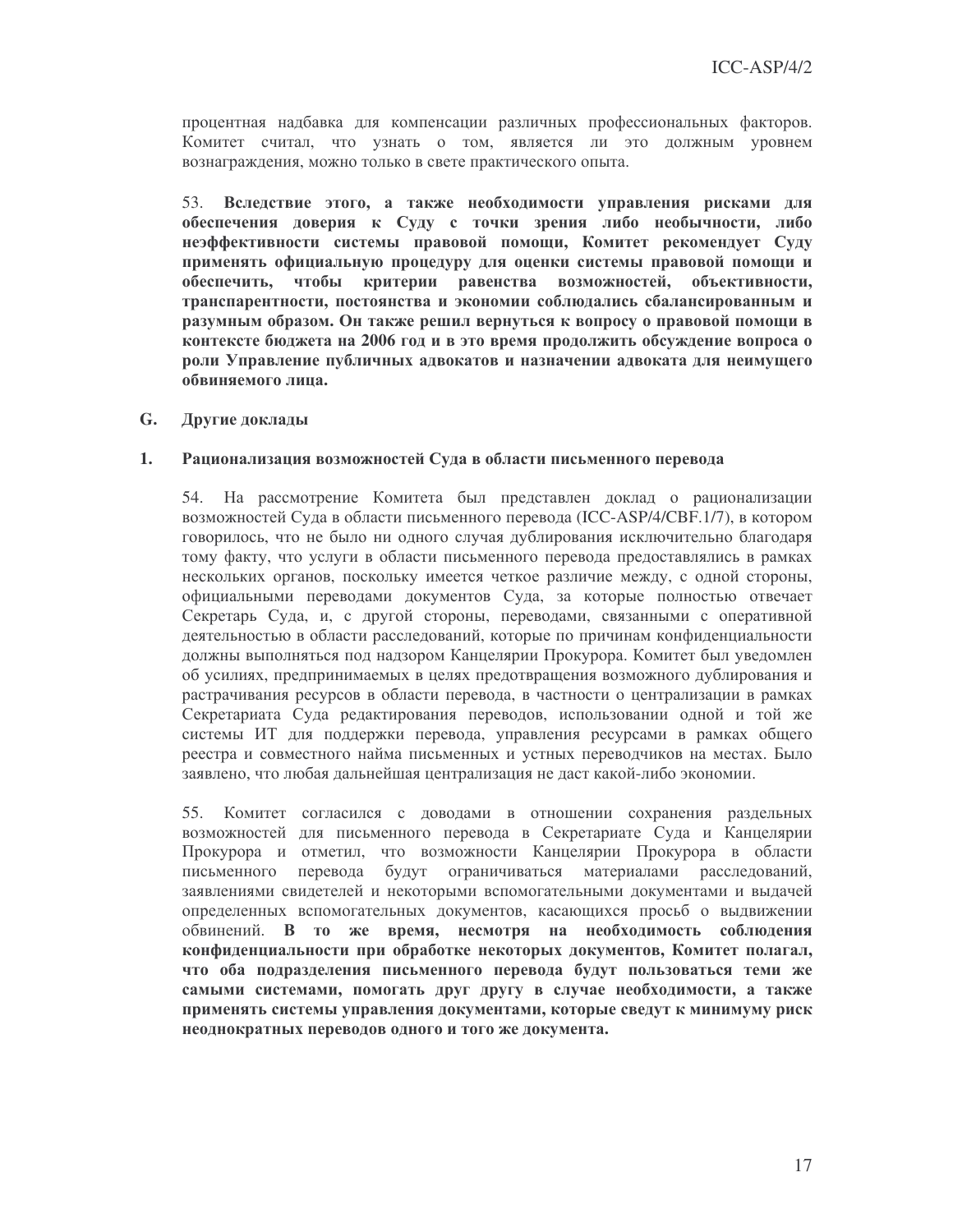### $2.$ Закупочная деятельность

56. Суд сделал представление о своей процедуре закупок. Он отметил, что перспективные проблемы включали совершенствование планирования закупок, осуществление местных закупок для отделений на местах, сокращение количества поставщиков, достижение экономии расходов и предотвращение расходов.

Комитет принял к сведению представление и доклад по этому вопросу (ICC-57. ASP/3/CBF.2/13).

### H. Прочие вопросы

58. Комитет отметил, что его третья и четвертая сессии стали перегруженными изза увеличения объема деятельности Суда и соответствующего количества и сложности вопросов, которые Комитету необходимо рассматривать в рамках диалога с Судом. Перегруженная повестка дня и время, израсходованное на заслушивание представлений, исключили возможность проведения полноценного обсуждения некоторых вопросов, которые требовали более широкого рассмотрения. Комитет подчеркнул в этой связи, что приоритетные вопросы для повестки дня каждой сессии следует выбирать заранее, и просил Председателя Комитета действовать согласованно с Секретариатом и Судом для обеспечения более строгого управления временем.

59. Кроме того, Комитет отметил тенденцию Суда представлять очень краткие доклады по некоторым вопросам, которые дополнялись в ходе сессии существенными представлениями. Комитет подчеркнул, что он хочет свести к минимуму время, расходуемое на представления, на будущих сессиях, а также свести к минимуму время диалога с должностными лицами Суда для обсуждений его рекомендаций. Поэтому он просит Суд быть более экономным в своих представлениях и избегать представлений, когда соответствующая информация может быть заранее представлена Комитету.

60. Комитет выразил признательность за непрерывную работу Суда над системой "Экстранет", которая облегчит связь между членами Комитета и между Комитетом и Судом. Комитет согласился с тем, что "Экстранет" следует обеспечить средством для распространения информации вне рамок сессий, уменьшая, таким образом, нагрузку на сессии Комитета.

61. И наконец. Комитет постановил провести свою пятую сессию 10-14 октября 2005 года в Гааге.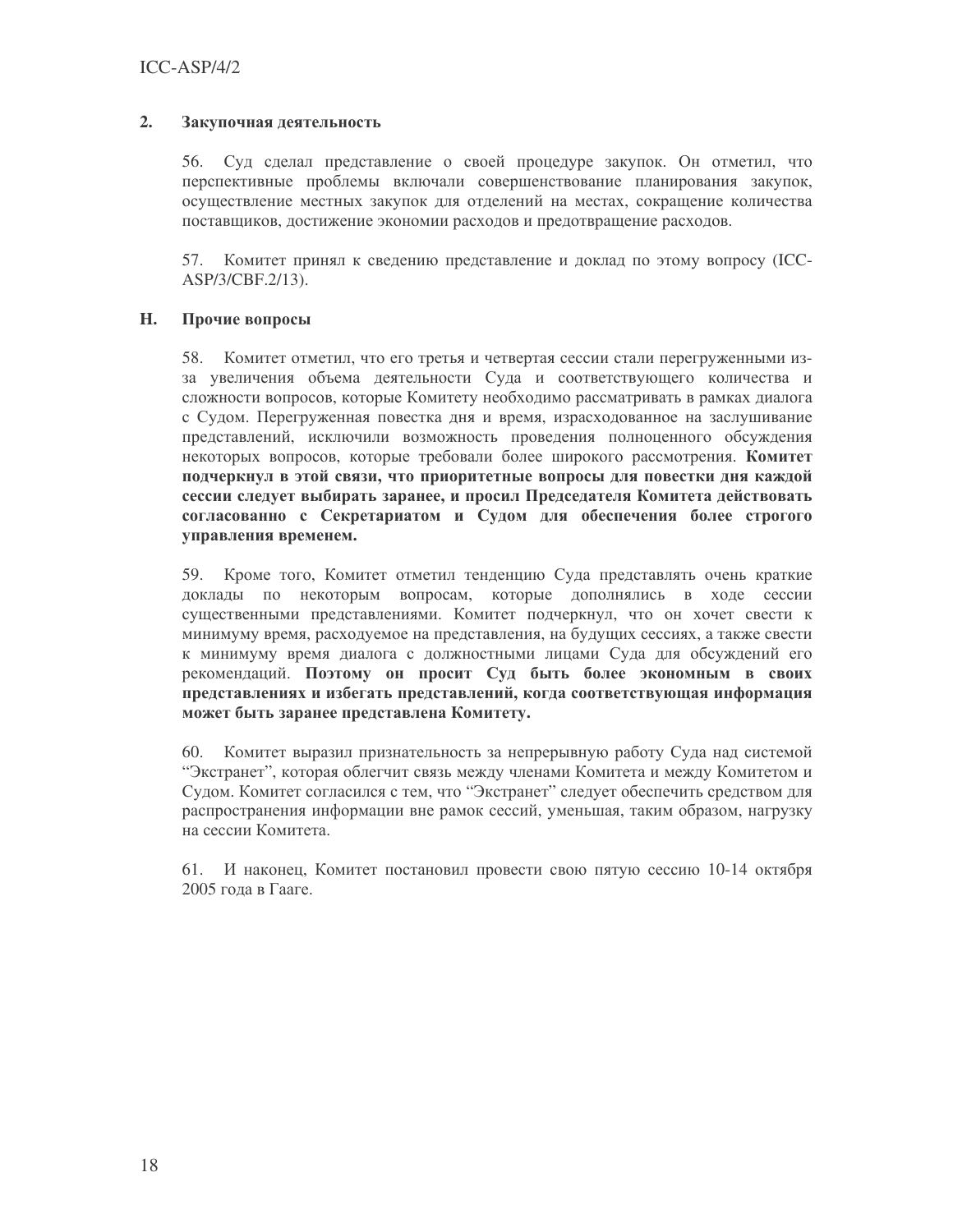## **Приложение I**

| Государства-участники<br>Начисленные взносы<br>Суммы,<br>Невыплаченные<br>Начисленные<br>Полученные<br>Невыплаченные |                                                               |                        |                                  |                             |                          | Общие                    |                       |                         |
|----------------------------------------------------------------------------------------------------------------------|---------------------------------------------------------------|------------------------|----------------------------------|-----------------------------|--------------------------|--------------------------|-----------------------|-------------------------|
|                                                                                                                      |                                                               | за предыдущие годы     | полученные за<br>предыдущие годы | взносы за<br>предыдущий год | взносы на<br>2005 год    | взносы за<br>2005 год    | взносы за<br>2005 год | невыплаченные<br>взносы |
|                                                                                                                      | Афганистан<br>Албания                                         | 2501<br>6522           | 539<br>6522                      | 1962                        | 2767<br>6916             |                          | 2767<br>6916          | 4 7 29<br>6916          |
| $\frac{2}{3}$                                                                                                        | Андора<br>Антигуа и Барбуда                                   | 7959<br>4529           | 7959                             | 4 5 2 9                     | 6916<br>4 1 5 0          |                          | 6916<br>4 1 5 0       | 6916<br>8 6 7 9         |
| $\frac{4}{5}$                                                                                                        | Аргентина                                                     | 1 678 107              | 369 282                          | 1 308 825                   | 1 322 414                |                          | 1 322 414             | 2 631 239               |
| $\begin{array}{c} 6 \\ 7 \end{array}$                                                                                | Австралия<br>Австрия                                          | 2754677<br>1 529 049   | 2754677<br>1 529 049             |                             | 2 202 179<br>1 188 236   | 2 202 256<br>1 009 723   | 178 513               | 178 513                 |
| $\bf8$                                                                                                               | Барбадос                                                      | 14 4 21                | 14 4 21                          |                             | 13833                    | 13 834                   |                       |                         |
| $\overline{9}$<br>10                                                                                                 | Бельгия<br>Белиз                                              | 1872310<br>1716        | 1872310                          | 1716                        | 1 478 725<br>1 3 8 3     |                          | 1 478 725<br>1 3 8 3  | 1 478 725<br>3 0 9 9    |
| 11<br>$12\,$                                                                                                         | Бенин<br>Боливия                                              | 3 4 3 1<br>14821       | 3 4 3 1<br>3 0 4 8               | 11 773                      | 2767<br>12 450           |                          | 2767<br>12450         | 2767<br>24 223          |
| 13                                                                                                                   | Босния и Герцеговина                                          | 5764                   | 5764                             |                             | 4 1 5 0                  |                          | 4 1 5 0               | 4 1 5 0                 |
| 14<br>15                                                                                                             | Ботсвана<br>Бразилия                                          | 19 349<br>3 101 239    | 19 349<br>677 439                | 2 423 800                   | 16 599<br>2 106 733      | 2622                     | 13977<br>2 106 733    | 13 977<br>4 530 533     |
| 16                                                                                                                   | Болгария                                                      | 26 691                 | 26 691                           |                             | 23 516                   | 15 059                   | 8 4 5 7               | 8 4 57                  |
| $17\,$<br>18                                                                                                         | Буркина Фасо<br>Бурунди                                       | 1 0 9 8                | 91                               | 1 0 9 8                     | 2767<br>1 3 8 3 -        |                          | 2767<br>1 3 8 3       | 3 8 65<br>1 3 8 3       |
| 19<br>20                                                                                                             | Камбоджа<br>Канада                                            | 3 4 3 1<br>4 671 329   | 2830<br>4 671 329                | 601                         | 2 7 6 7<br>3 891 163     | 3 891 304                | 2767                  | 3 3 6 8                 |
| 21                                                                                                                   | Центральноафриканская Республика                              | 1716                   |                                  | 1716                        | 1 383                    |                          | 1 3 8 3               | 3 0 9 9                 |
| $\frac{22}{23}$                                                                                                      | Колумбия<br>Конго                                             | 276 014<br>457         | 145 149                          | 130 865<br>457              | 214 408<br>1 383         |                          | 214 408<br>1 3 8 3    | 345 273<br>1840         |
| 24<br>25                                                                                                             | Коста-Рика<br>Хорватия                                        | 45 285<br>64 707       | 4 6 6 1<br>64 70 7               | 40 624                      | 41 498<br>51 891         | 8 3 6 6                  | 41 4 98<br>42815      | 82 122<br>42 815        |
| 26                                                                                                                   | Кипр                                                          | 66 284                 | 66 284                           |                             | 53 949                   | 53 951                   |                       |                         |
| 27<br>28                                                                                                             | Демократическая Республика Конго<br>Дания                     | 5764<br>1 251 795      | 2 0 2 6<br>1 251 795             | 3738                        | 4 150<br>993 194         | 1 038 531                | 4 1 5 0               | 7888                    |
| 29<br>30                                                                                                             | Джибути                                                       | 1519                   | 421                              | 1 0 9 8                     | 1 3 8 3                  |                          | 1383                  | 2 4 8 1                 |
| 31                                                                                                                   | Доминика<br>Эквадор                                           | 1716<br>36 300         | 24 477                           | 1716<br>11 823              | 1 3 8 3<br>26 28 2       |                          | 1 3 8 3<br>26 28 2    | 3 0 9 9<br>38 105       |
| 32<br>33                                                                                                             | Эстония<br>Фиджи                                              | 19 349<br>6861         | 19 349<br>6861                   |                             | 16 599<br>5 5 3 3        | 16 600                   | 5 5 3 3               | 5 5 3 3                 |
| 34                                                                                                                   | Финляндия                                                     | 908 171                | 908 171                          |                             | 737 287                  | 737 316                  |                       |                         |
| 35<br>36                                                                                                             | Франция<br>Габон                                              | 10 621 451<br>18 5 28  | 10 621 451<br>12897              | 5 6 3 1                     | 8 341 171<br>12 450      | 8 341 469                | 12 450                | 18 081                  |
| 37<br>38                                                                                                             | Гамбия<br>Грузия                                              | 1716<br>3 4 8 4        | 618                              | 1 0 9 8<br>3 4 8 4          | 1 3 8 3<br>4 150         |                          | 1 3 8 3<br>4 1 5 0    | 2 4 8 1<br>7 634        |
| 39                                                                                                                   | Германия                                                      | 15 555 205             | 15 555 205                       |                             | 11 981 960               | 5 888 375                | 6 093 585             | 6 093 585               |
| 40<br>41                                                                                                             | Гана<br>Греция                                                | 7479<br>915 382        | 3 0 8 9<br>915 382               | 4 3 9 0                     | 5 5 3 3<br>733 138       | 185 874                  | 5 5 3 3<br>547 264    | 9923<br>547 264         |
| 42                                                                                                                   | Гвинея                                                        | 4 4 4 1                |                                  | 4 4 4 1                     | 4 1 5 0                  |                          | 4 1 5 0               | 8 5 9 1                 |
| 43<br>44                                                                                                             | Гайана<br>Гондурас                                            | 91<br>8419             |                                  | 91<br>8419                  | 1 3 8 3<br>6916          |                          | 1 3 8 3<br>6916       | 1 474<br>15 335         |
| 45<br>46                                                                                                             | Венгрия<br>Исландия                                           | 212 597<br>57707       | 212 597<br>57 707                |                             | 174 293<br>47 031        | 174 299<br>47 034        |                       |                         |
| 47                                                                                                                   | Ирландия                                                      | 566 283                | 566 283                          |                             | 484 147                  | 484 165                  |                       |                         |
| 48<br>49                                                                                                             | Италия<br>Иордания                                            | 8 497 237<br>17017     | 7891720<br>17017                 | 605 517                     | 6757316<br>15 216        |                          | 6757316<br>15 216     | 7 362 833<br>15 216     |
| 50                                                                                                                   | Латвия                                                        | 22 642                 | 22 642                           |                             | 20 749                   | 20 750                   | 1 3 8 3               | 3 0 6 0                 |
| 51<br>52                                                                                                             | Лесото<br>Либерия                                             | 1716<br>Q <sub>1</sub> | 39                               | 1677<br>91                  | 1 3 8 3<br>1 3 8 3       |                          | 1383                  | 1 474                   |
| 53<br>54                                                                                                             | Лихтенштейн<br>Литва                                          | 9 1 9 5<br>29 596      | 9 1 9 5<br>21 013                | 8 5 8 3                     | 6916<br>33 199           | 6917                     | 33 199                | 41 782                  |
| 55                                                                                                                   | Люксембург                                                    | 133 943                | 133 943                          |                             | 106 512                  | 106 516                  |                       |                         |
| 56<br>57                                                                                                             | Мапави<br>Мали                                                | 2096<br>3 4 3 1        | 3 2 3 4                          | 2096<br>197                 | 1 3 8 3<br>2 7 6 7       |                          | 1 383<br>2767         | 3 4 7 9<br>2964         |
| 58<br>59                                                                                                             | Мальта<br>Маршалловы Острова                                  | 21 683<br>1716         | 6 870<br>1415                    | 14813<br>301                | 19 366<br>1 3 8 3        |                          | 19 366<br>1383        | 34 179<br>1 6 8 4       |
| 60                                                                                                                   | Маврикий                                                      | 18870                  | 15 5 62                          | 3 3 0 8                     | 15 216                   |                          | 15 216                | 18 5 24                 |
| 61<br>62                                                                                                             | <b>Монголия</b><br>Намибия                                    | 1716<br>10911          | 1716<br>10 911                   |                             | 1 3 8 3<br>8 3 0 0       | 595<br>8 3 0 1           | 788                   | 788                     |
| 63                                                                                                                   | Haypy                                                         | 1716                   | 618                              | 1 0 9 8                     | 1 383                    |                          | 1383                  | 2 4 8 1                 |
| 64<br>65                                                                                                             | Нидерланды<br>Новая Зеландия                                  | 2 930 823<br>391 787   | 2 930 823<br>391 787             |                             | 2 3 3 7 7 4 1<br>305 705 | 2 3 3 7 8 2 6<br>305 717 |                       |                         |
| 66<br>67                                                                                                             | Нигер<br>Нигерия                                              | 1716<br>86 211         | 86 211                           | 1716                        | 1 3 8 3<br>58 098        | 172                      | 1 3 8 3<br>57926      | 3 0 9 9<br>57 926       |
| 68                                                                                                                   | Норвегия                                                      | 1 145 351              | 1 145 351                        |                             | 939 246                  | 939 281                  |                       |                         |
| 69<br>$70\,$                                                                                                         | Панама<br>Парагвай                                            | 31 975<br>23 057       | 10 396                           | 21 579<br>23 057            | 26 28 2<br>16 599        |                          | 26 28 2<br>16 599     | 47 861<br>39 656        |
| 71                                                                                                                   | Перу                                                          | 174 044                | 3 0 6 6                          | 170 978                     | 127 262                  |                          | 127 262               | 298 240                 |
| $72\,$<br>$^{73}_{74}$                                                                                               | Польша<br>Португалия                                          | 730 190<br>801952      | 730 190<br>801 952               |                             | 637 691<br>650 141       | 637 714                  | 650 141               | 650 141                 |
| 75                                                                                                                   | Республика Корея<br>Румыния                                   | 2 750 756<br>101 850   | 2 074 783<br>101 850             | 675 973                     | 2 484 368<br>82 997      | 40 273                   | 2 484 368<br>42724    | 3 160 341<br>42 724     |
| 76                                                                                                                   | Самоа                                                         | 1 5 9 7                | 1 5 9 7                          |                             | 1 3 8 3                  | 636                      | 747                   | 747                     |
| 77<br>78                                                                                                             | Сан-Марино<br>Сенегал                                         | 4529<br>8577           | 1 2 3 6<br>6978                  | 3 2 9 3<br>1 5 9 9          | 4 1 5 0<br>6916          |                          | 4 1 5 0<br>6916       | 7 4 43<br>8515          |
| 79<br>80                                                                                                             | Сербия и Черногория<br>Сьерра-Леоне                           | 33 211<br>1 7 1 6      | 19 226<br>618                    | 13 985<br>1 0 9 8           | 26 28 2<br>1 3 8 3       |                          | 26 28 2<br>1383       | 40 267<br>2 4 8 1       |
| 81                                                                                                                   | Словакия                                                      | 82 545                 | 82 545                           |                             | 70 547                   | 70 547                   |                       |                         |
| 82<br>83                                                                                                             | Словения<br>Южная Африка                                      | 140 049<br>573 056     | 140 049<br>561858                | 11 198                      | 113 429<br>403 917       |                          | 113 429<br>403 917    | 113 429<br>415 115      |
| 84                                                                                                                   | Испания                                                       | 4 3 2 5 3 6 4          | 4 3 2 5 3 6 4                    |                             | 3 485 862                |                          | 3 485 862             | 3 485 862               |
| 85<br>86                                                                                                             | Сент-Винсент и Гренадины<br>Швеция                            | 1519<br>1 731 087      | 1 2 1 9<br>1 731 087             | 300                         | 1 3 8 3<br>1 380 512     | 1 380 562                | 1 3 8 3               | 1 683                   |
| 87<br>88                                                                                                             | Швейцария<br>Таджикистан                                      | 2 100 964<br>1716      | 2 100 964                        | 1716                        | 1 655 784<br>1 3 8 3     | 1471608                  | 184 176<br>1383       | 184 176<br>3 0 9 9      |
| 89                                                                                                                   | Бывшая югославская республика Македония                       | 10 293                 | 6 2 4 2                          | 4 0 5 1                     | 8 3 0 0                  |                          | 8 3 0 0               | 12 351                  |
| 90<br>91                                                                                                             | Тимор-Лешти<br>Тринидад и Тобаго                              | 1597<br>34 033         | 498<br>34 033                    | 1 0 9 9                     | 1 3 8 3<br>30 432        | 17 20 5                  | 1 3 8 3<br>13 227     | 2482<br>13 227          |
| 92                                                                                                                   | Уганда                                                        | 9675                   | 3701                             | 5974                        | 8 3 0 0<br>8 475 349     | 2 009 927                | 8 3 0 0               | 14 274<br>6 4 6 5 4 2 2 |
| 93                                                                                                                   | Соединенное Королевство Великобритании и Северной<br>Ирландии | 10 152 211             | 10 152 211                       |                             |                          |                          | 6 465 422             |                         |
| 94<br>95                                                                                                             | Объединенная Республика Танзания<br>Уругвай                   | 8740<br>102 271        | 2 1 5 5<br>9778                  | 6 5 8 5<br>92 493           | 8 3 0 0<br>66 397        |                          | 8 3 0 0<br>66 397     | 14 885<br>158 890       |
| 96                                                                                                                   | Венесуэла                                                     | 316 518                | 128 829                          | 187 689                     | 236 541                  |                          | 236 541               | 424 230                 |
| 97                                                                                                                   | Замбия                                                        | 3 0 3 7                | 2 6 2 0                          | 417<br>270                  | 2 7 6 7                  | <b>22 ACE 205</b>        | 2767<br>n nn          | 3 1 8 4                 |

## Положение со взносами по состоянию на 5 апреля 2005 года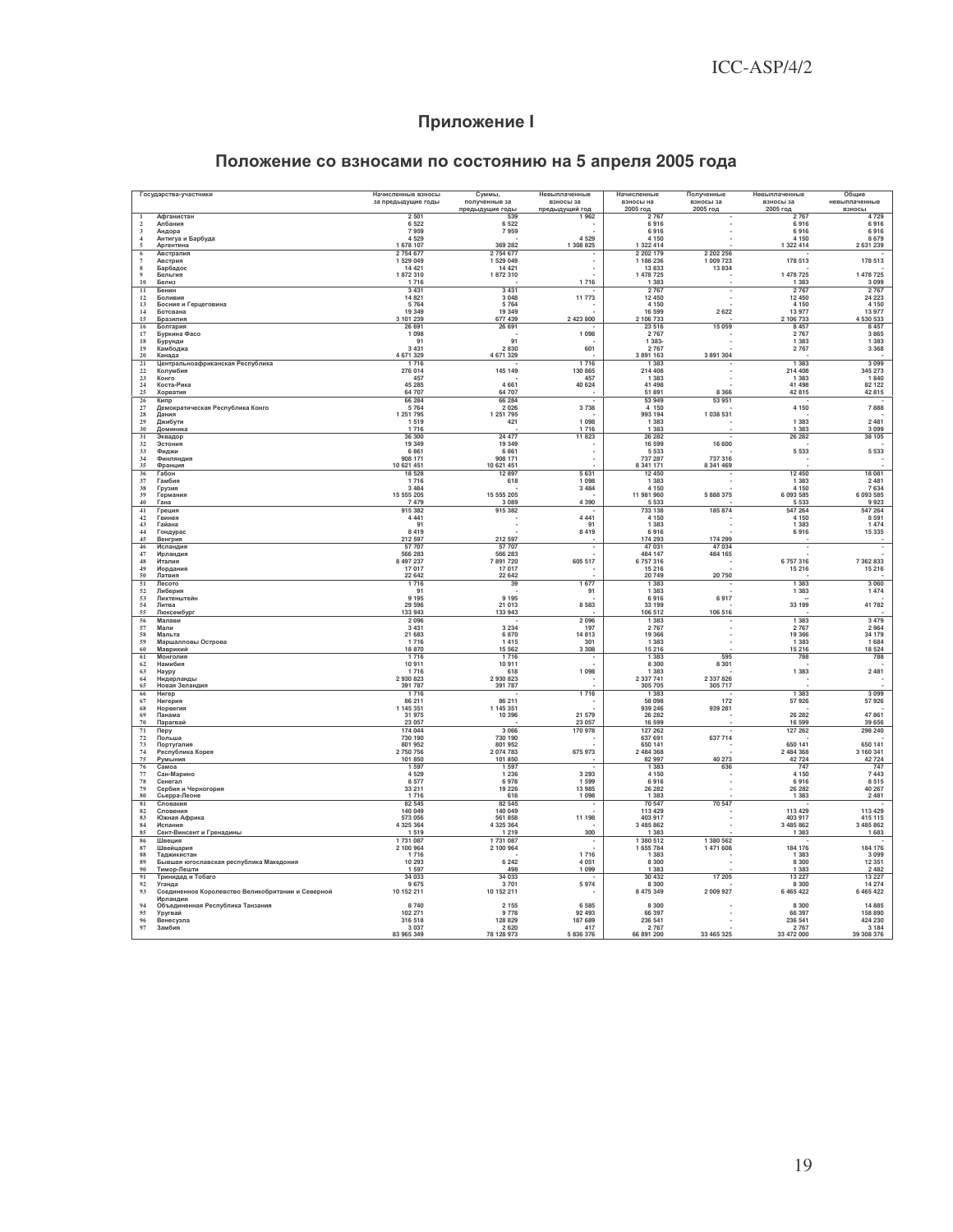## Приложение II

## Перечень документов

### Бюджетно-финансовый комитет

| $ICC-ASP/4/1$             | Доклад Ассамблеи государств о будущих постоянных<br>помещениях Международного уголовного суда: варианты<br>размещения  |
|---------------------------|------------------------------------------------------------------------------------------------------------------------|
| ICC-ASP/4/CBF.1/L.1       | Предварительная повестка дня                                                                                           |
| ICC-ASP/4/CBF.1/L.2/Rev.1 | Аннотированный<br>перечень<br>пунктов,<br>включенных<br>B<br>предварительную повестку дня                              |
| ICC-ASP/4/CBF.1/L.3       | Проект доклада Бюджетно-финансового комитета о работе<br>его четвертой сессии                                          |
| ICC-ASP/4/CBF.1/1         | Доклад о политике Суде в области управления людскими<br>ресурсами                                                      |
| ICC-ASP/4/CBF.1/2         | Доклад о принципах и критериях для определения уровня<br>бедности для целей правовой помощи                            |
| ICC-ASP/4/CBF.1/3         | будущих<br>Доклад<br>$\mathbf{O}$<br>ПОСТОЯННЫХ<br>помещениях<br>Международного уголовного суда: представление проекта |
| ICC-ASP/4/CBF.1/4         | Доклад о проекте бюджета на 2005 год Секретариата<br>Целевого фонда для потерпевших                                    |
| ICC-ASP/4/CBF.1/5         | Доклад о Стратегическом плане Суда                                                                                     |
| ICC-ASP/4/CBF.1/6/Rev.1   | Доклад о информационно-просветительской деятельности<br>Суда                                                           |
| ICC-ASP/4/CBF.1/7         | Доклад о рационализации возможностей Суда в области<br>письменного перевода                                            |
| ICC-ASP/4/CBF.1/8/Corr.1  | Доклад Ассамблее государств-участников о вариантах<br>обеспечения надлежащей адвокатской защиты обвиняемых             |
| ICC-ASP/4/CBF.1/9         | Обновление к приложению 2: подробности о выплатах плана<br>правовой помощи МУС                                         |
| ICC-ASP/4/CBF.1/INF.1     | Предварительный доклад о деятельности по программам<br>Международного уголовного суда за 2004 год                      |
| ICC-ASP/3/12, annex II    | Будущие<br>Международного<br>постоянные<br>помещения<br>уголовного суда: модели финансирования                         |